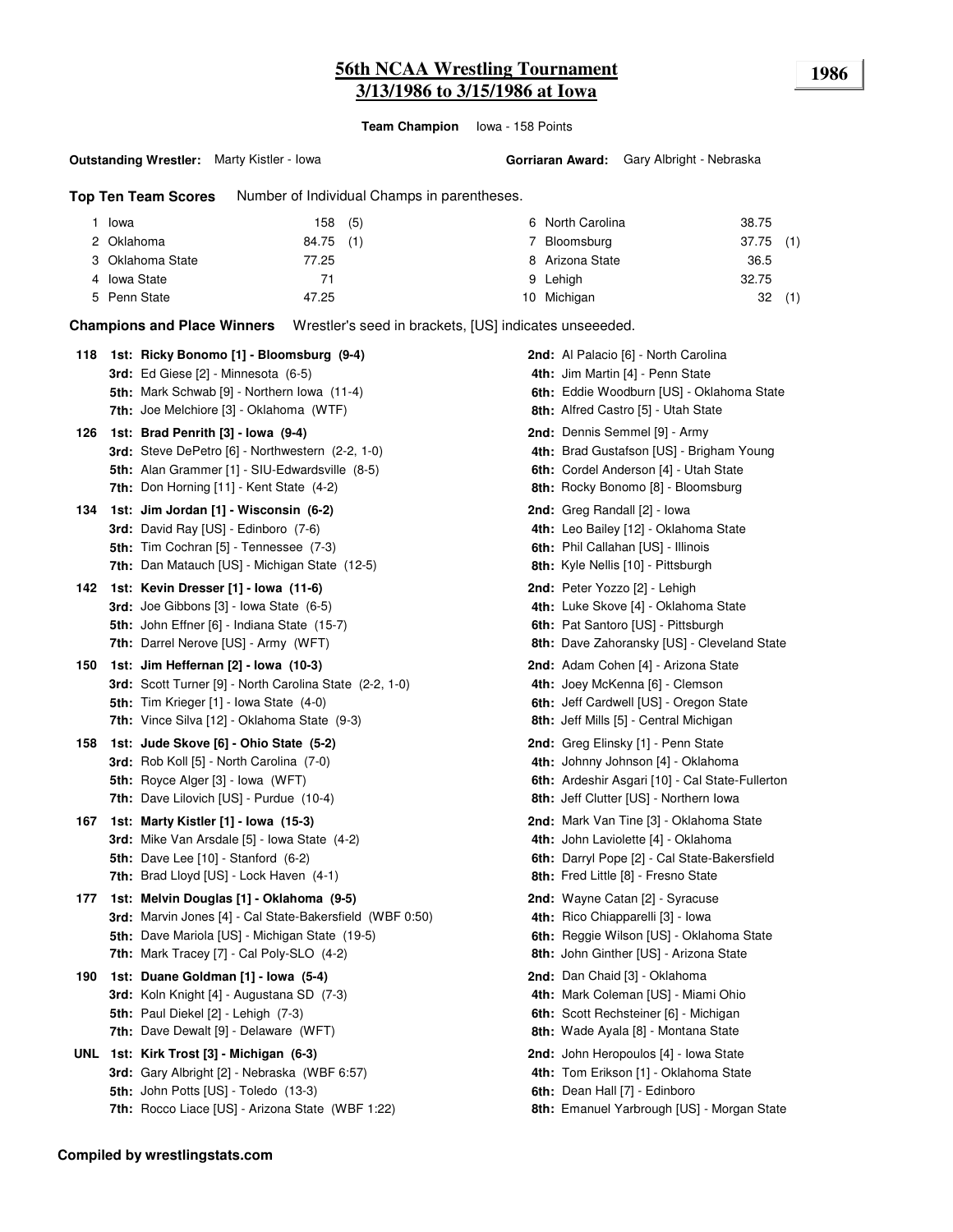| Jim Martin, Penn State [4]          |                             |                    |                    |                   |
|-------------------------------------|-----------------------------|--------------------|--------------------|-------------------|
| Steve Brown, Eastern Michigan       | Jim Martin 13-2             |                    |                    |                   |
| Mark Adkins, Kent State             | Perry Ainscough 10-0        | Jim Martin 9-1     |                    | 118 Weight Class  |
| Perry Ainscough, Liberty            |                             |                    |                    |                   |
| Alfred Castro, Utah State [5]       |                             |                    | Jim Martin 13-4    |                   |
| Wallace Dawkins, Nebraska           | Alfred Castro TF 25-9, 7:00 |                    |                    |                   |
| Perry Summitt, Iowa State [12]      |                             | Alfred Castro 9-6  |                    |                   |
| Jim Fussell, Tennessee              | Perry Summitt 7-3           |                    |                    |                   |
| Tony Cotroneo, Syracuse [8]         |                             |                    |                    | Ricky Bonomo 14-5 |
| Tim Jacoutot, College of New Jersey | Tony Cotroneo 3-1           |                    |                    |                   |
| Jim Best, North Carolina State      |                             | Mark Schwab 6-5    |                    |                   |
| Mark Schwab, Northern Iowa [9]      | Mark Schwab 18-4            |                    |                    |                   |
| Andy Bell, Wyoming                  |                             |                    | Ricky Bonomo 5-0   |                   |
| Ricky Bonomo, Bloomsburg [1]        | Ricky Bonomo TF 20-5, 6:22  |                    |                    |                   |
| Mark Faglioni, Bucknell             |                             | Ricky Bonomo 15-2  |                    |                   |
| Eddie Woodburn, Oklahoma State      | Eddie Woodburn TF 5:38      |                    |                    |                   |
| Will Waters, Michigan               |                             |                    |                    | Ricky Bonomo 9-4  |
| Jeff Bowyer, James Madison [10]     | Jeff Bowyer 11-9            |                    |                    |                   |
| Dave Crisanti, Princeton [7]        |                             | Dave Crisanti 11-4 |                    |                   |
| Ben Reichel, Tennessee-Chattanooga  | Dave Crisanti 6-2           |                    |                    |                   |
| John Foley, Boston University       |                             |                    | Ed Giese Fall 6:44 |                   |
| Ed Giese, Minnesota [2]             | Ed Giese 8-2                |                    |                    |                   |
| Jack Cuvo, East Stroudsburg         |                             | Ed Giese 14-12     |                    |                   |
| Chris Brown, Brigham Young          | Jack Cuvo 8-5               |                    |                    |                   |
| Steve Waddell, Montana              |                             |                    |                    | Al Palacio 9-4    |
| Roberto Pelayo, Oregon              | Steve Waddell 14-6          |                    |                    |                   |
| Shawn Sheldon, SUNY-Albany          |                             | Joe Melchiore 12-8 |                    |                   |
| Joe Melchiore, Oklahoma [3]         | Joe Melchiore Fall 2:11     |                    |                    |                   |
| Mark Clayton, Wisconsin             |                             |                    | Al Palacio 9-6     |                   |
| Al Palacio, North Carolina [6]      | Al Palacio 11-1             |                    |                    |                   |
| Paul Kapper, Cleveland State [11]   |                             | Al Palacio 6-3     |                    |                   |
| Frank Trujillo, Cal State-Fullerton | Frank Trujillo 14-6         |                    |                    |                   |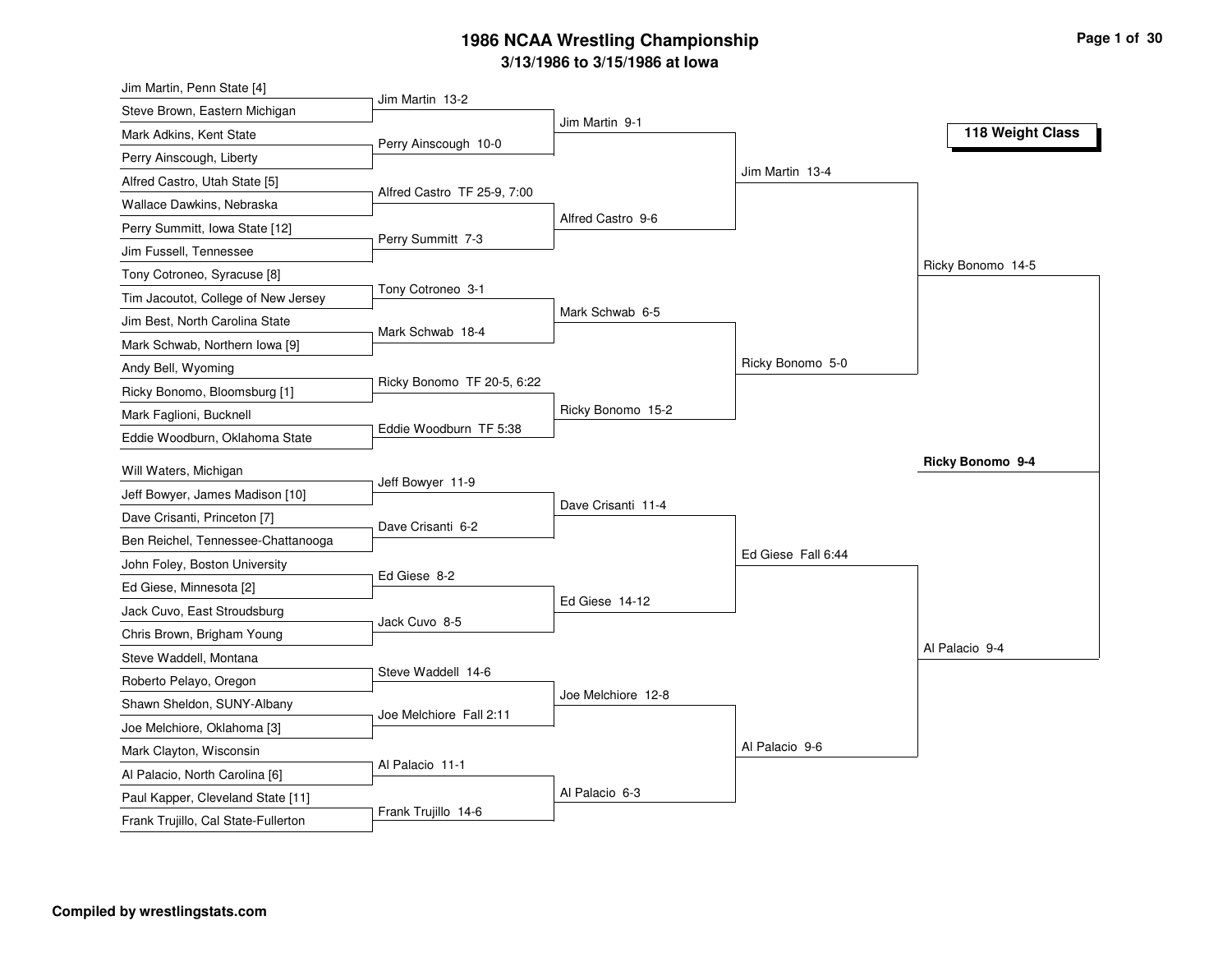Melchiore, OklahomaCrisanti, PrincetonSchwab, Northern IowaCastro, Utah StateAinscough 14-5Woodburn 12-4Bowyer 7-5Clayton 13-6Melchiore 8-2Woodburn 10-9Schwab Fall 2:43Castro 13-3Woodburn 11-7Schwab 8-2Martin, Penn StateGiese, MinnesotaMartin 9-4Giese 3-1Ainscough 5-4Summitt 10-2Cotroneo Fall 3:06Woodburn 8-5Bowyer TF 21-5, 5:11Cuvo 11-4Sheldon 14-4Clayton 6-5Ainscough, LibertySummitt, Iowa StateCotroneo, SyracuseWoodburn, Oklahoma StateBrown, Brigham YoungDawkins, NebraskaBest, North Carolina StateMejias, WilkesBowyer, James MadisonReichel, Tennessee-ChattanooFoley, Boston UniversityCuvo, East StroudsburgWaddell, MontanaSheldon, SUNY-AlbanyClayton, WisconsinTrujillo, Cal State-Fullerton**118 Consolation BracketEd Giese, Minnesota 6-5Third Place:Mark Schwab, Northern Iowa 11-4Fifth Place:Seventh Place: Joe Melchiore, Oklahoma TF 4:37Eighth Place: Alfred Castro, Utah StateFourth Place: Jim Martin, Penn StateSixth Place: Eddie Woodburn, Oklahoma State**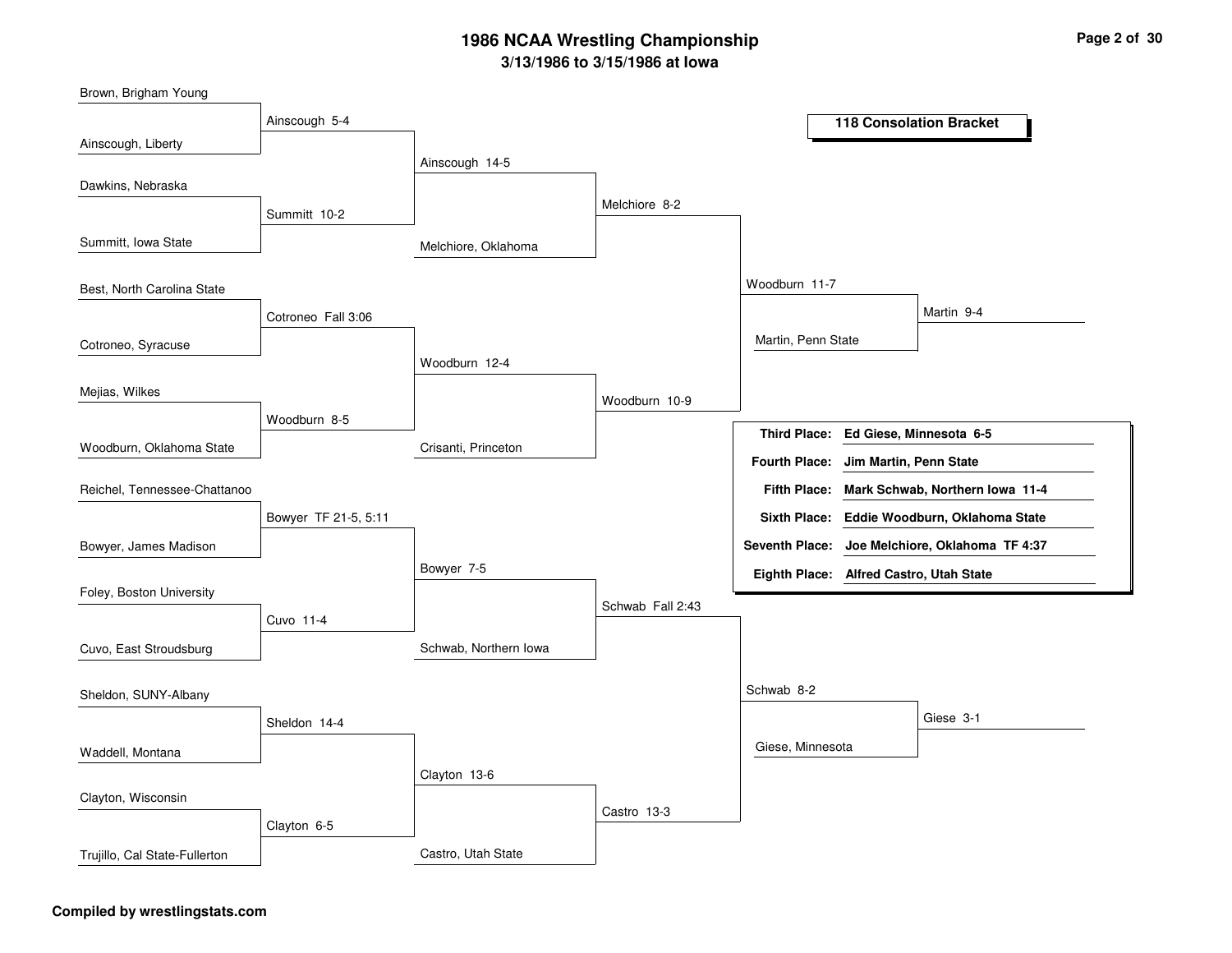#### **Championship Pigtail Bouts for 118**

Dave Crisanti - Princeton

| Dave Onsahl - Finiceton                  |                |
|------------------------------------------|----------------|
|                                          | Crisanti 12-0  |
| Mark Sanfilippo - Purdue                 |                |
|                                          |                |
| Ricky Bonomo - Bloomsburg                |                |
|                                          | Bonomo 18-4    |
| Dennis Mejias - Wilkes                   |                |
|                                          |                |
| Tim Jacoutot - College of New Jersey     |                |
| Jim Lefebvre - Arizona State             | Jacoutot 16-11 |
|                                          |                |
|                                          |                |
| <b>Consolation Pigtail Bouts for 118</b> |                |
| Dennis Mejias - Wilkes                   |                |
|                                          | Mejias 8-3     |
| Andy Bell - Wyoming                      |                |
|                                          |                |
| Ben Reichel - Tennessee-Chattanooga      |                |
|                                          | Reichel 11-2   |

Mark Sanfilippo - Purdue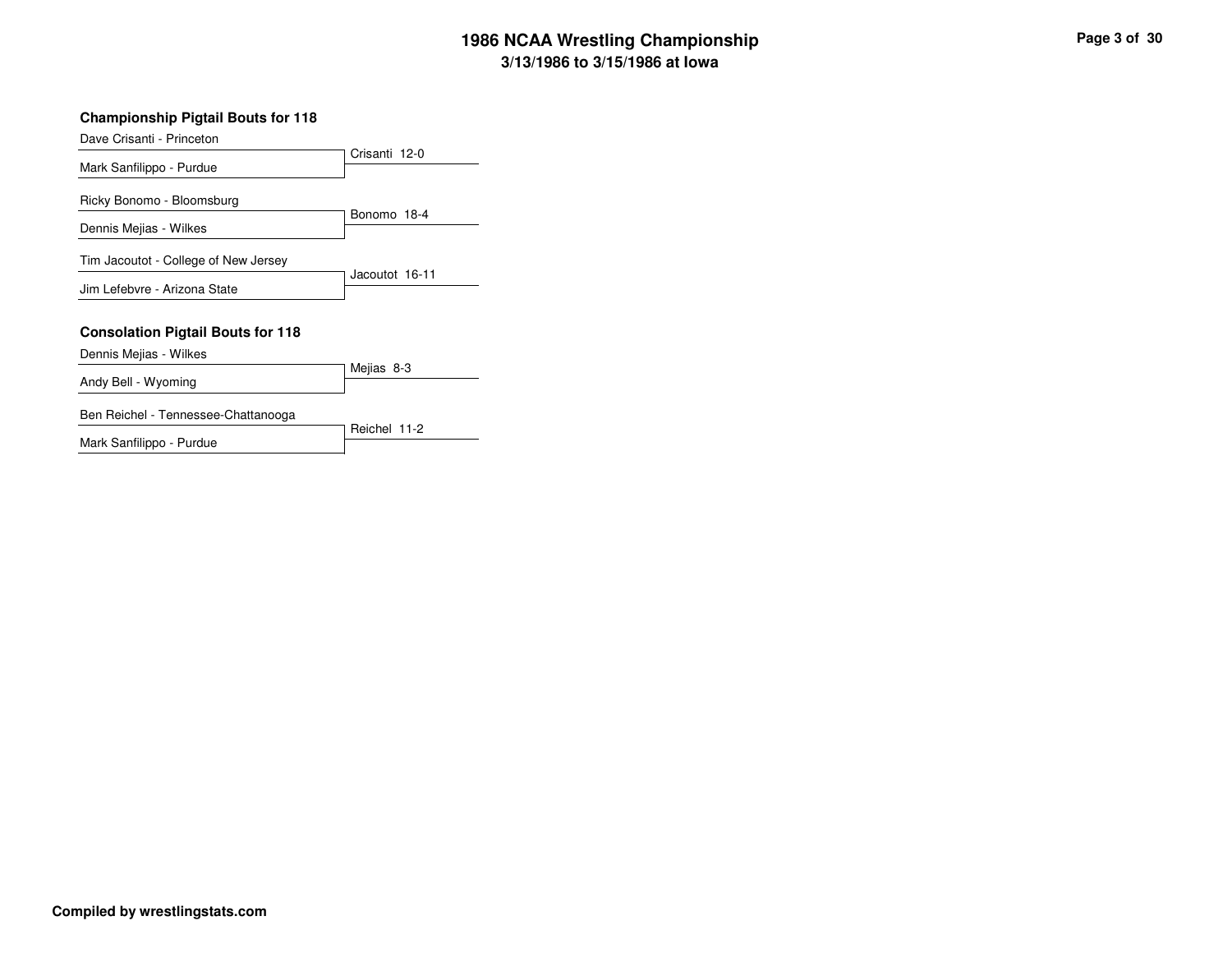| Matt Treaster, Navy                                                 | Cordel Anderson 5-3    |                           |                           |                         |
|---------------------------------------------------------------------|------------------------|---------------------------|---------------------------|-------------------------|
| Cordel Anderson, Utah State [4]                                     |                        | Cordel Anderson 10-6      |                           |                         |
| Scott Hinkel, Purdue                                                | Doug Wyland 10-3       |                           |                           | 126 Weight Class        |
| Doug Wyland, Michigan                                               |                        |                           |                           |                         |
| Dan Thomas, Fresno State                                            |                        |                           | Cordel Anderson 10-3      |                         |
| Marc Sodano, North Carolina State [12]                              | Marc Sodano 9-4        |                           |                           |                         |
| Scott Pifer, West Virginia                                          |                        | Tony Amado 1-1, 1-1 Cr 11 |                           |                         |
| Tony Amado, Portland State                                          | Tony Amado Fall 3:54   |                           |                           |                         |
| Louis Loya, New Mexico                                              |                        |                           |                           | Dennis Semmel 9-7       |
| Alan Grammer, SIU-Edwardsville [1]                                  | Alan Grammer 9-6       |                           |                           |                         |
| Terry Cook, Nebraska                                                | Terry Cook 8-0         | Alan Grammer Fall 2:36    |                           |                         |
| Dave Beaulieu, New Hampshire                                        |                        |                           |                           |                         |
| Rocky Bonomo, Bloomsburg [8]                                        |                        |                           | Dennis Semmel 11-11, 11-2 |                         |
| Gene Spellman, Wisconsin                                            | Rocky Bonomo Fall 6:33 |                           |                           |                         |
| Gary Bairos, Arizona State                                          |                        | Dennis Semmel 5-2         |                           |                         |
| Dennis Semmel, Army [9]                                             | Dennis Semmel 13-3     |                           |                           |                         |
| Trey Bennett, Citadel                                               |                        |                           |                           | <b>Brad Penrith 9-4</b> |
|                                                                     | Brad Gustafson 14-1    |                           |                           |                         |
|                                                                     |                        |                           |                           |                         |
| Brad Gustafson, Brigham Young                                       |                        | Brad Gustafson 4-1        |                           |                         |
| Bill Kelly, Iowa State [2]                                          | Bill Kelly 12-2        |                           |                           |                         |
| Ernie Geromino, Cal Poly-SLO                                        |                        |                           | Brad Gustafson 7-6        |                         |
| Tim Flynn, Penn State [7]                                           | Tim Flynn TF 6:38      |                           |                           |                         |
| John Aumiller, North Carolina                                       |                        | Tim Flynn 14-0            |                           |                         |
| Tracy Yeates, Boise State                                           | Harry Richards 16-4    |                           |                           |                         |
| Harry Richards, Central Michigan [10]                               |                        |                           |                           | Brad Penrith 7-4        |
| Pat Pickford, Northern Iowa                                         | Brad Penrith 10-5      |                           |                           |                         |
| Brad Penrith, Iowa [3]                                              |                        | Brad Penrith 11-7         |                           |                         |
| Dan Lovelace, Missouri                                              | John Lucerne TF 3:49   |                           |                           |                         |
| John Lucerne, Rider                                                 |                        |                           |                           |                         |
| Ron Miller, Wilkes                                                  | Don Horning TF 6:40    |                           | Brad Penrith 8-6          |                         |
| Don Horning, Kent State [11]                                        |                        |                           |                           |                         |
| Steve DePetro, Northwestern [6]<br>Bill Marshall, George Washington | Steve DePetro 10-1     | Steve DePetro 2-1         |                           |                         |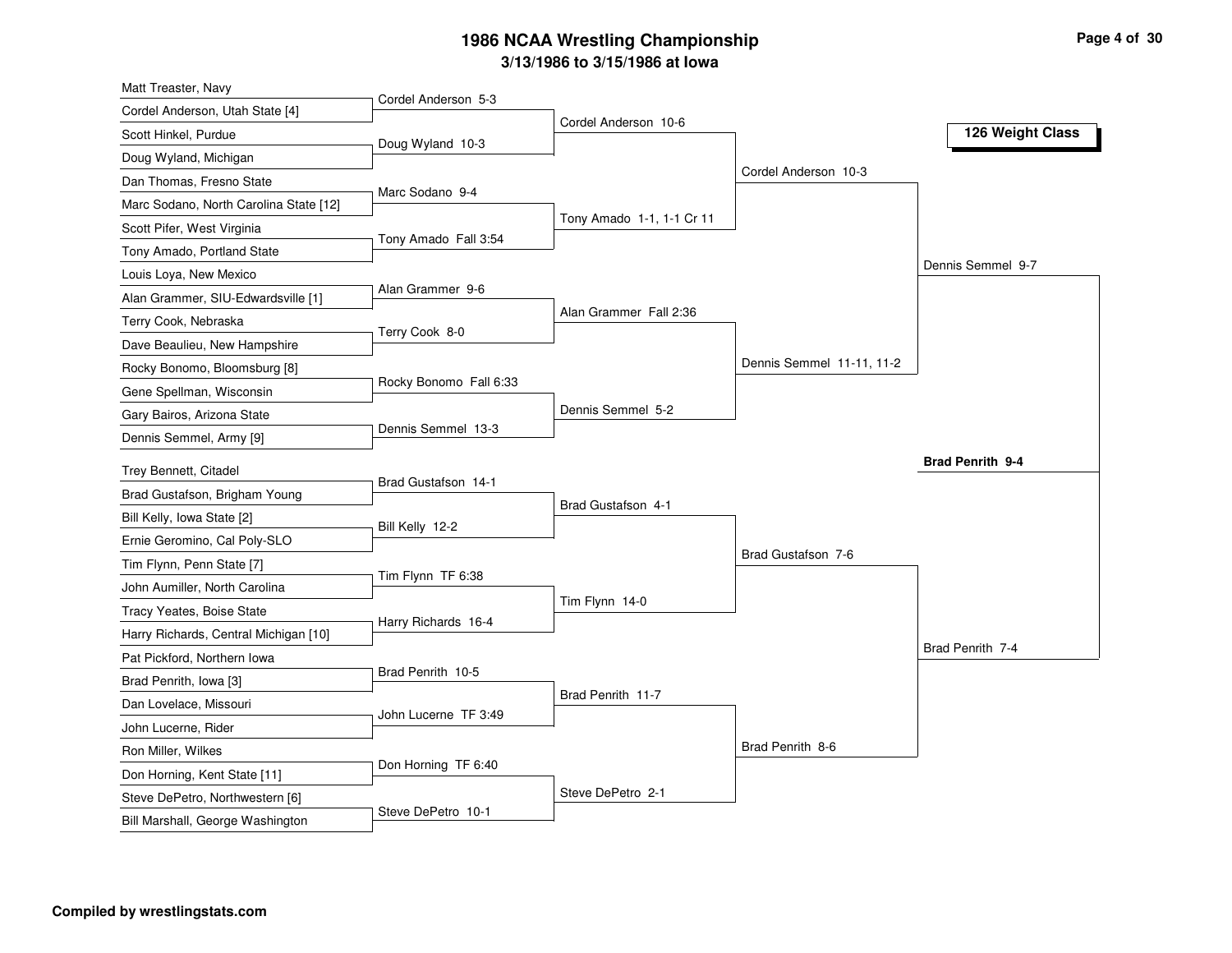| Treaster, Navy               |                       |                           |              |                          |                                                   |
|------------------------------|-----------------------|---------------------------|--------------|--------------------------|---------------------------------------------------|
|                              | Treaster 11-7         |                           |              |                          | <b>126 Consolation Bracket</b>                    |
| Wyland, Michigan             |                       |                           |              |                          |                                                   |
| Pifer, West Virginia         |                       | Sodano 3-2                |              |                          |                                                   |
|                              | Sodano 8-7            |                           | DePetro 8-4  |                          |                                                   |
| Sodano, North Carolina State |                       | DePetro, Northwestern     |              |                          |                                                   |
| Loya, New Mexico             |                       |                           |              | DePetro 9-9, 3-2         |                                                   |
|                              | Cook 5-0              |                           |              |                          | DePetro 9-3                                       |
| Cook, Nebraska               |                       |                           |              | Anderson, Utah State     |                                                   |
|                              |                       | Bonomo TF 6:00            |              |                          |                                                   |
| Bairos, Arizona State        |                       |                           | Bonomo 5-3   |                          |                                                   |
|                              | Bonomo TF 16-1, 4:52  |                           |              |                          | Third Place: Steve DePetro, Northwestern 2-2, 1-0 |
| Bonomo, Bloomsburg           |                       | Flynn, Penn State         |              |                          | Fourth Place: Brad Gustafson, Brigham Young       |
| Bennett, Citadel             |                       |                           |              | <b>Fifth Place:</b>      | Alan Grammer, SIU-Edwardsville 8-5                |
|                              | Kelly Fall 3:25       |                           |              |                          | Sixth Place: Cordel Anderson, Utah State          |
| Kelly, Iowa State            |                       |                           |              |                          | Seventh Place: Don Horning, Kent State 4-2        |
|                              |                       | Kelly Fall 1:16           |              |                          | Eighth Place: Rocky Bonomo, Bloomsburg            |
| Aumiller, North Carolina     |                       |                           | Grammer 14-6 |                          |                                                   |
|                              | Richards 7-0          |                           |              |                          |                                                   |
| Richards, Central Michigan   |                       | Grammer, SIU-Edwardsville |              |                          |                                                   |
| Pickford, Northern Iowa      |                       |                           |              | Grammer 10-3             |                                                   |
|                              | Pickford 5-0          |                           |              |                          | Gustafson 3-2                                     |
| Lucerne, Rider               |                       |                           |              | Gustafson, Brigham Young |                                                   |
|                              |                       | Horning Fall 3:30         |              |                          |                                                   |
| Marshall, George Washington  |                       |                           | Horning 6-5  |                          |                                                   |
|                              | Horning TF 17-1, 5:27 |                           |              |                          |                                                   |
| Horning, Kent State          |                       | Amado, Portland State     |              |                          |                                                   |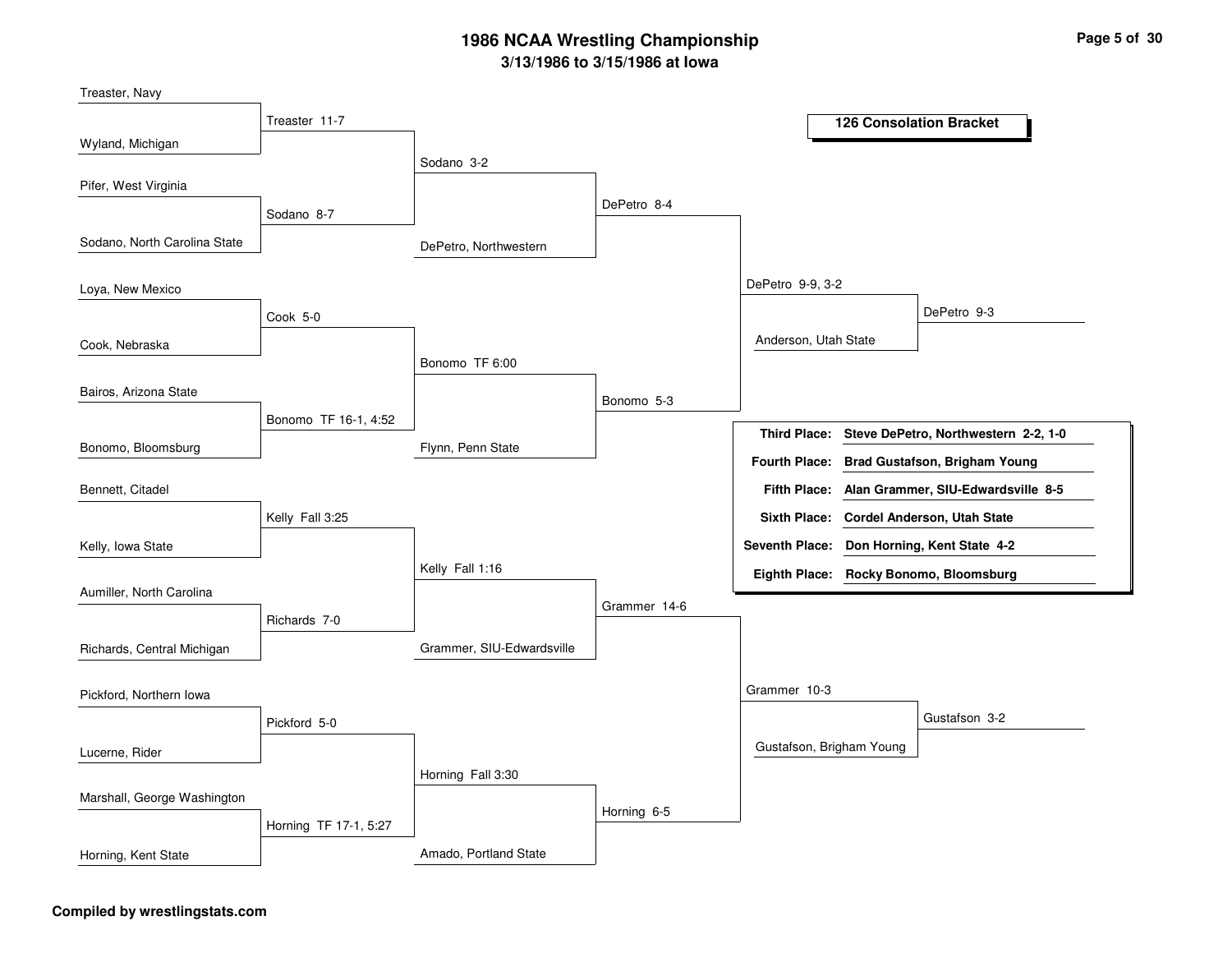#### **Championship Pigtail Bouts for 126**

| Gene Spellman - Wisconsin                |                   |  |  |
|------------------------------------------|-------------------|--|--|
| Paul Zarbatany - Drexel                  | Spellman 11-7     |  |  |
| Scott Pifer - West Virginia              | Pifer 11-7        |  |  |
| Nick Milonas - Montclair State           |                   |  |  |
| Don Horning - Kent State                 |                   |  |  |
| Rodney Hawthorne - Oregon State          | Horning 13-3      |  |  |
| Alan Grammer - SIU-Edwardsville          | Grammer 19-4      |  |  |
| Jon Anderson - Drake                     |                   |  |  |
| Tracy Yeates - Boise State               | Yeates 17-7       |  |  |
| Cory Baze - Oklahoma State               |                   |  |  |
| Scott Hinkel - Purdue                    |                   |  |  |
| Matt Avery - Lock Haven                  | Hinkel 10-4       |  |  |
| Bill Kelly - Iowa State                  | Kelly 9-2         |  |  |
| Eric Daniels - Tennessee                 |                   |  |  |
| Brad Penrith - Iowa                      |                   |  |  |
| Brian Buddock - Millersville             | Penrith Fall 1:59 |  |  |
| <b>Consolation Pigtail Bouts for 126</b> |                   |  |  |
| Pat Pickford - Northern Iowa             | Pickford 16-3     |  |  |
| Brian Buddock - Millersville             |                   |  |  |

#### Louis Loya - New Mexico

Jon Anderson - Drake

Loya 9-4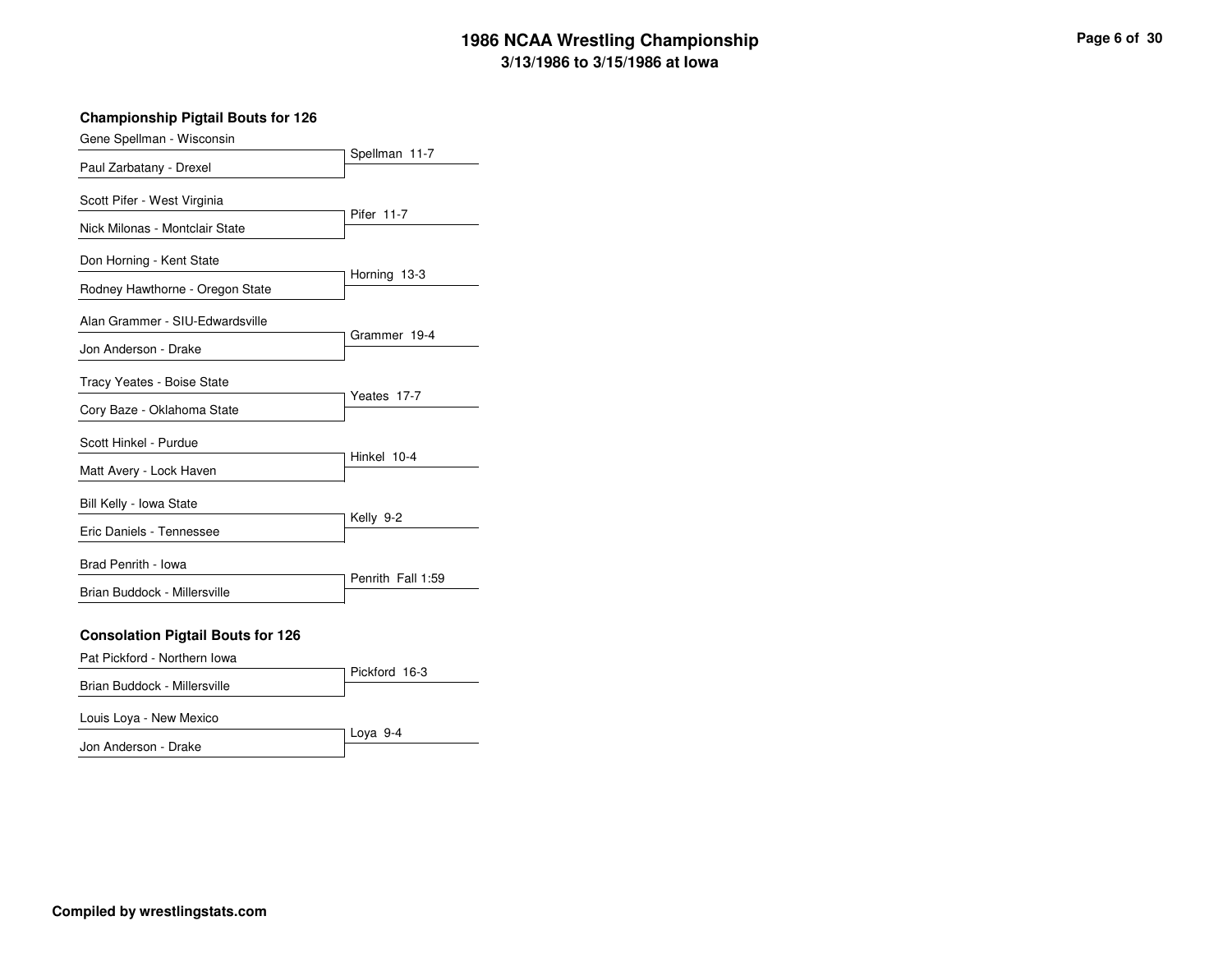| Tim Cochran, Tennessee [5]                             |                           |                      |                    |                  |
|--------------------------------------------------------|---------------------------|----------------------|--------------------|------------------|
| Brian Crane, Princeton                                 | Tim Cochran 12-2          |                      |                    |                  |
| Leo Bailey, Oklahoma State [12]                        | Leo Bailey 9-6            | Tim Cochran 14-6     |                    | 134 Weight Class |
| Gil Sanchez, Nebraska                                  |                           |                      |                    |                  |
| Stan Armstrong, Boise State                            |                           |                      | Tim Cochran 5-0    |                  |
| Ed Curran, Bucknell                                    | Ed Curran 8-7             |                      |                    |                  |
| Nick Neville, Oklahoma [4]                             |                           | Ed Curran 6-1        |                    |                  |
| Chris Luttrell, New Mexico                             | Nick Neville 6-3          |                      |                    |                  |
| Glenn McMinn Jr., Arizona State                        |                           |                      |                    | Jim Jordan 5-2   |
| Rob Johnson, Ohio University [8]                       | Glenn McMinn Jr. 9-3      |                      |                    |                  |
| Tom Hutchinson, Appalachian State [9]                  | Tom Hutchinson 7-3        | Tom Hutchinson 14-1  |                    |                  |
| Craig Dellorso, Navy                                   |                           |                      |                    |                  |
| Enzo Catullo, North Carolina                           |                           |                      | Jim Jordan 6-2     |                  |
| Jeff Washington, South Carolina State                  | Jeff Washington Fall 5:36 |                      |                    |                  |
| Alonzo Harrison, Fresno State                          |                           | Jim Jordan Fall 3:56 |                    |                  |
| Jim Jordan, Wisconsin [1]                              | Jim Jordan DFT 4:00       |                      |                    |                  |
| Greg Randall, Iowa [2]                                 |                           |                      |                    | Jim Jordan 6-2   |
| Dondi Teran, Cal State-Fullerton                       | Greg Randall 13-2         |                      |                    |                  |
| David Ray, Edinboro                                    |                           | Greg Randall 5-4     |                    |                  |
| Glenn Jarrett, Oregon                                  | David Ray 13-3            |                      |                    |                  |
| Nate Allison, Northern Illinois                        |                           |                      |                    |                  |
|                                                        |                           |                      | Greg Randall 15-7  |                  |
|                                                        | Kyle Nellis 8-2           |                      |                    |                  |
| Kyle Nellis, Pittsburgh [10]                           |                           | Kyle Nellis 7-6      |                    |                  |
| Andre Miller, Wilkes [7]                               | Andre Miller 17-4         |                      |                    |                  |
| Marty Anderson, Northern Iowa                          |                           |                      |                    | Greg Randall 4-3 |
| Pat Fitzgerald, Indiana State                          | Steve Stearns 6-2         |                      |                    |                  |
| Steve Stearns, SIU-Edwardsville [6]                    |                           | Steve Stearns 9-8    |                    |                  |
| Jeff Bradley, Stanford                                 | Dave Schneiderman 9-5     |                      |                    |                  |
| Dave Schneiderman, North Carolina State [1             |                           |                      | Phil Callahan 10-7 |                  |
| Jeff Gibbons, Iowa State                               | Jeff Gibbons 6-2          |                      |                    |                  |
| Paul Clark, Clarion [3]<br>Dan Matauch, Michigan State |                           | Phil Callahan 3-2    |                    |                  |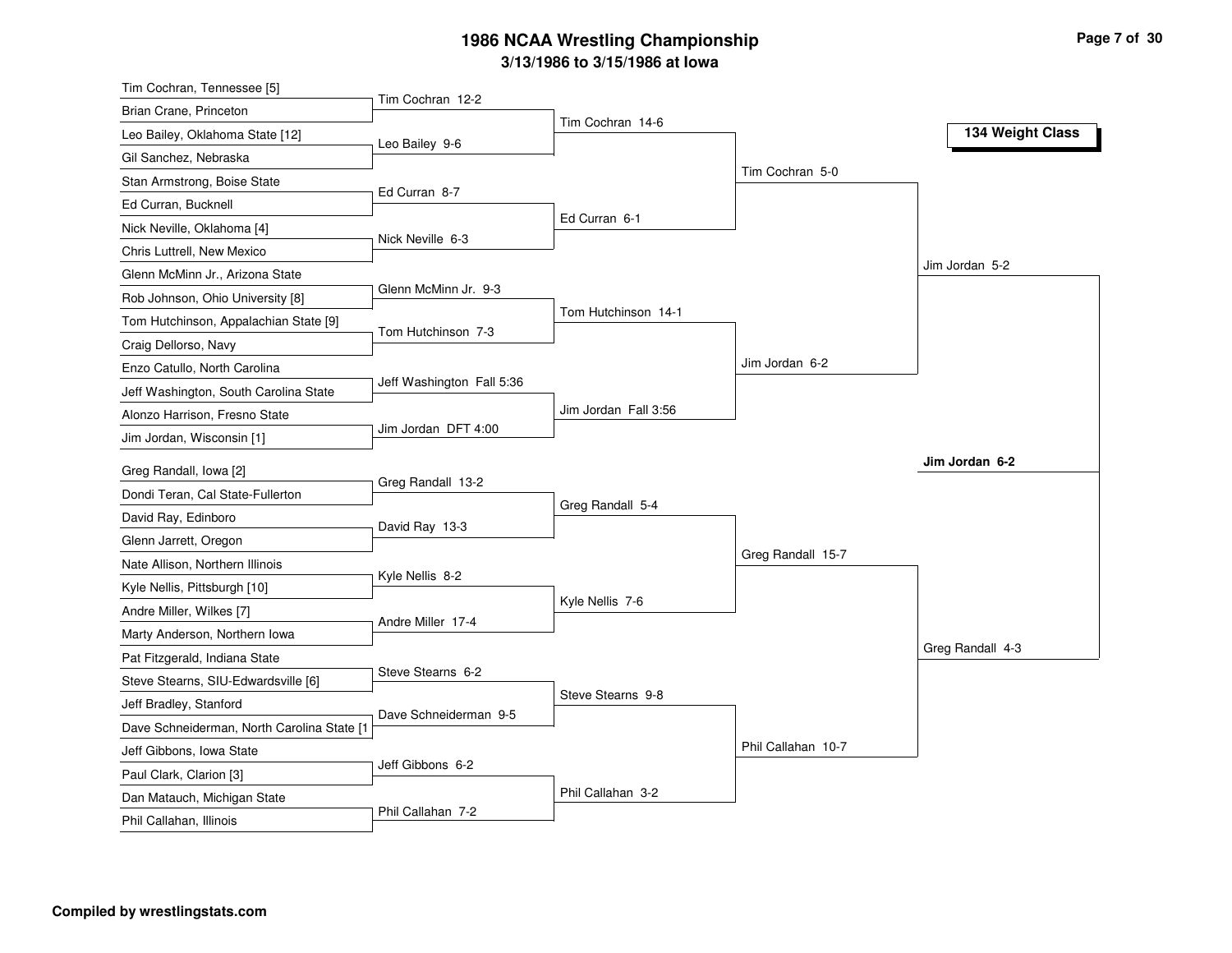Stearns, SIU-EdwardsvilleNellis, PittsburghHutchinson, Appalachian StateCurran, BucknellBailey 2-2, 3-2Washington 5-5, 7-0Ray 11-6Matauch 7-5Bailey 6-6, 1-0Nellis 10-2Ray 4-2Matauch 8-4Bailey 11-2Ray Fall 1:49Cochran, TennesseeCallahan, IllinoisBailey 4-3Ray 4-4, 2-1Bailey Fall 5:08Neville 1-1, 2-0Dellorso 13-3Washington TF 4:45Ray 12-3Allison 10-0Schneiderman 3-1Matauch 8-2Bailey, Oklahoma StateNeville, OklahomaMcMinn Jr., Arizona StateWashington, South Carolina StCrane, PrincetonArmstrong, Boise StateDellorso, NavyHarrison, Fresno StateRay, EdinboroTeran, Cal State-FullertonAllison, Northern IllinoisMiller, WilkesSchneiderman, North Carolina Fitzgerald, Indiana StateMatauch, Michigan StateGibbons, Iowa State**134 Consolation BracketDavid Ray, Edinboro 7-6Third Place:Tim Cochran, Tennessee 7-3Fifth Place:Seventh Place: Dan Matauch, Michigan State 12-5Eighth Place: Kyle Nellis, PittsburghFourth Place: Leo Bailey, Oklahoma StateSixth Place: Phil Callahan, Illinois**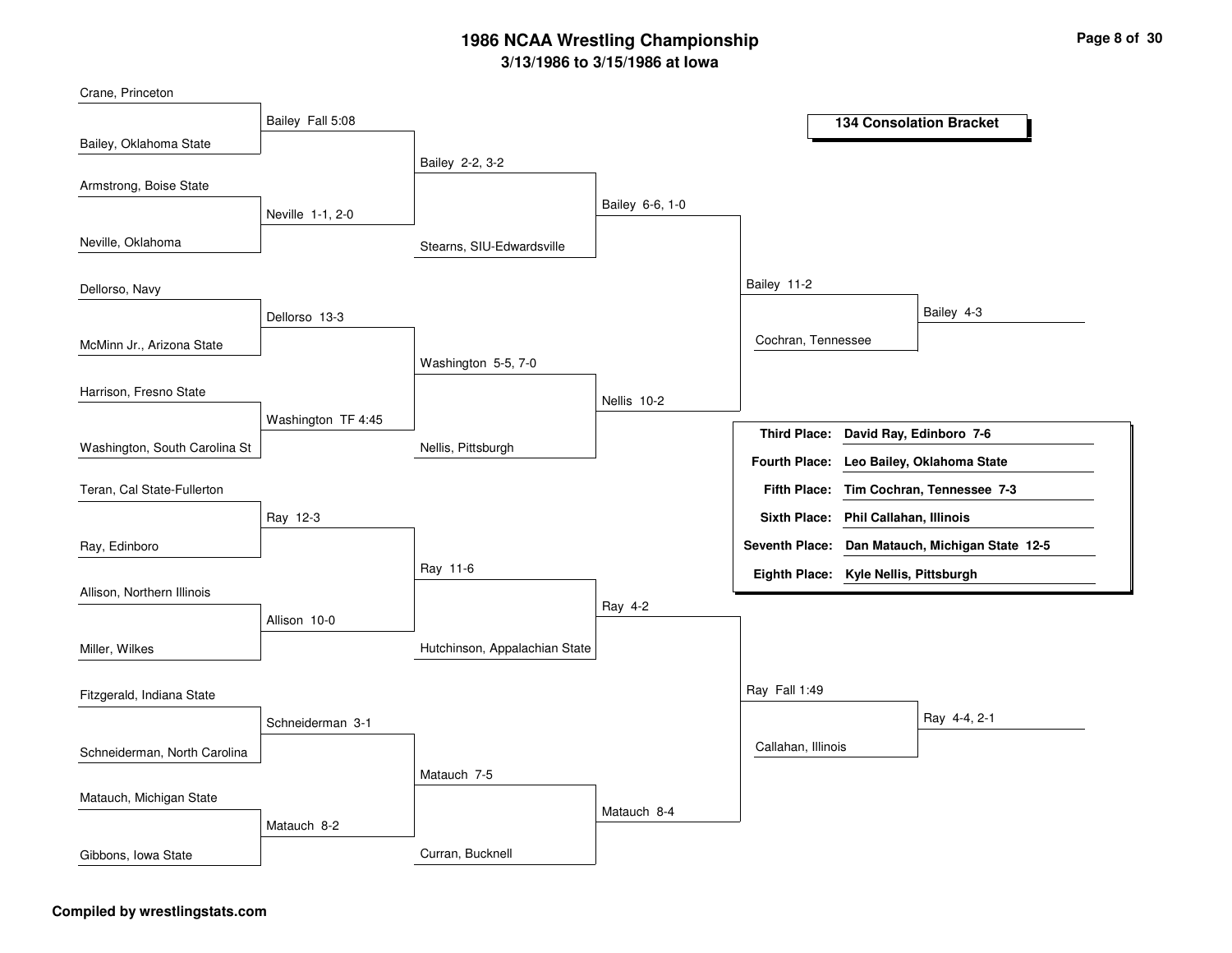#### **Championship Pigtail Bouts for 134**

Jeff Washington - South Carolina State

Terry Patstone - Maine

Washington 24-10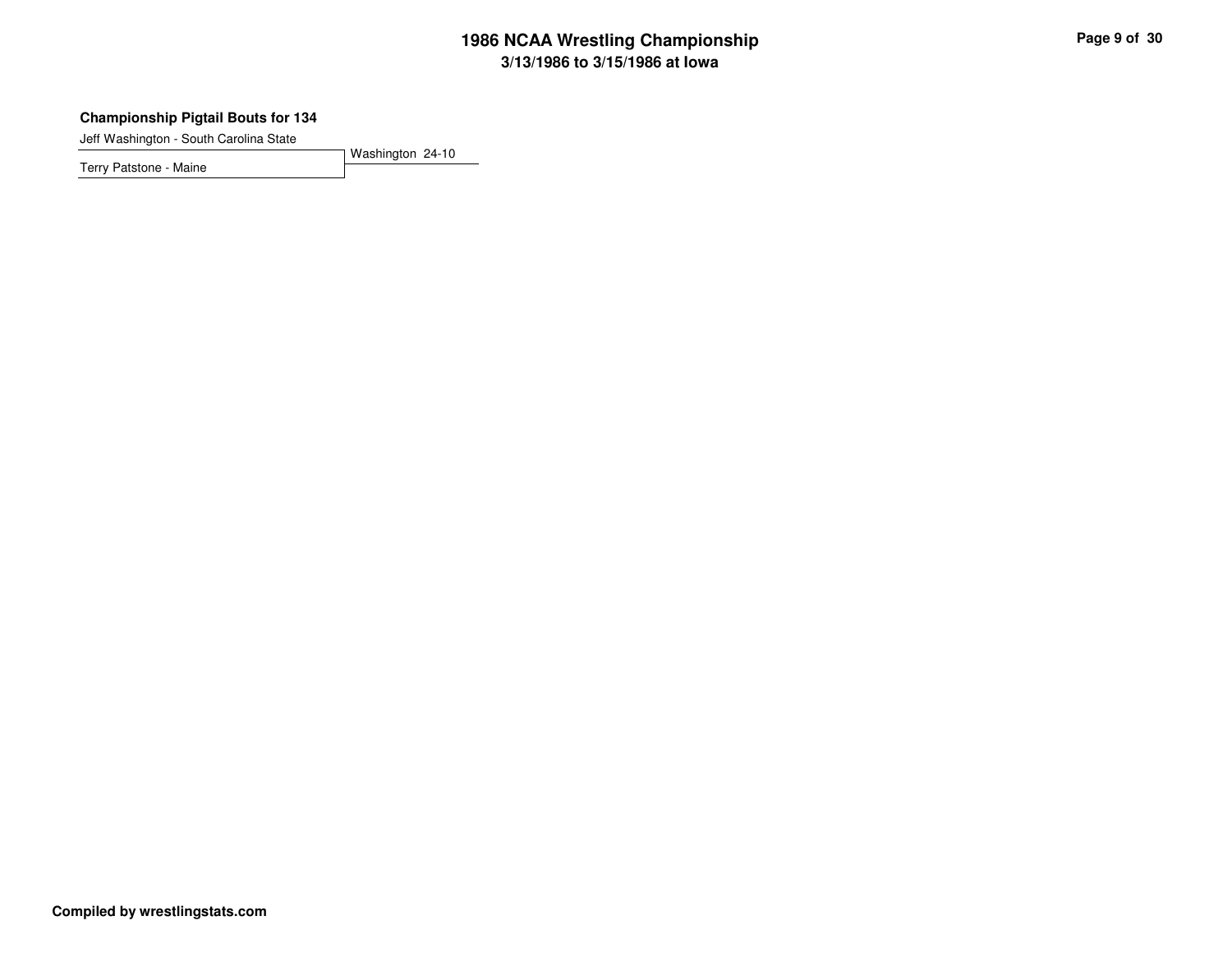| Mike McNaney, Wyoming [5]           |                          |                          |                         |                    |
|-------------------------------------|--------------------------|--------------------------|-------------------------|--------------------|
| Rob Yoos, Lafayette                 | Mike McNaney 10-6        | Mike McNaney 8-5         |                         |                    |
| Greg Wright, Edinboro [12]          | Greg Wright 9-6          |                          |                         | 142 Weight Class   |
| Jeff Castro, Montana                |                          |                          |                         |                    |
| Erik Strawn, Utah State             |                          |                          | Luke Skove 6-2          |                    |
| Shawn Smith, Delaware Valley        | Shawn Smith 4-0          |                          |                         |                    |
| Luke Skove, Oklahoma State [4]      |                          | Luke Skove 3-1           |                         |                    |
| Chris Marisette, Nebraska           | Luke Skove 1-0           |                          |                         |                    |
| Ted Lewis, William & Mary           |                          |                          |                         | Kevin Dresser 8-6  |
| Kevin Dresser, Iowa [1]             | Kevin Dresser Fall 4:34  |                          |                         |                    |
| Kurt Shedenhelm, Northern Iowa      |                          | Kevin Dresser Fall 5:47  |                         |                    |
| Randy Schimmel, Boise State         | Randy Schimmel Fall 5:18 |                          |                         |                    |
| Richard Townsell, Northwestern      |                          |                          | Kevin Dresser Fall 6:05 |                    |
| Pat Santoro, Pittsburgh             | Pat Santoro 16-8         |                          |                         |                    |
| Morgan Woodhouse, Brigham Young     |                          | Pat Santoro 7-2          |                         |                    |
| Scott Cardwell, Oregon State [9]    | Morgan Woodhouse 5-1     |                          |                         |                    |
| Mike Hampton, Clemson               |                          |                          |                         | Kevin Dresser 11-6 |
| Mike Cole, Clarion [7]              | Mike Hampton 7-5         |                          |                         |                    |
| Dave Zahoransky, Cleveland State    |                          | Dave Zahoransky 8-8, 7-2 |                         |                    |
| Amaro Lamar, Appalachian State [10] | Dave Zahoransky 8-5      |                          |                         |                    |
| Peter Yozzo, Lehigh [2]             |                          |                          | Peter Yozzo 9-4         |                    |
| Darrin Mossing, Ohio University     | Peter Yozzo 15-5         |                          |                         |                    |
|                                     |                          | Peter Yozzo Fall 3:34    |                         |                    |
| John DeHart, Indiana                | John DeHart 8-6          |                          |                         |                    |
| Jeff Bridges, Old Dominion          |                          |                          |                         | Peter Yozzo 5-4    |
| Ken Brison, San Jose State [11]     | Darrel Nerove Fall 6:09  |                          |                         |                    |
| Darrel Nerove, Army                 |                          | John Effner 6-0          |                         |                    |
| John Effner, Indiana State [6]      | John Effner 10-0         |                          |                         |                    |
| Pat Kelly, Maine                    |                          |                          | Joe Gibbons 8-6         |                    |
| Jeff Jordan, Wisconsin              | Andre Taylor 7-3         |                          |                         |                    |
| Andre Taylor, Washington State      |                          | Joe Gibbons DFT 0:40     |                         |                    |
| Joe Reynolds, Oklahoma              | Joe Gibbons 4-3          |                          |                         |                    |
| Joe Gibbons, Iowa State [3]         |                          |                          |                         |                    |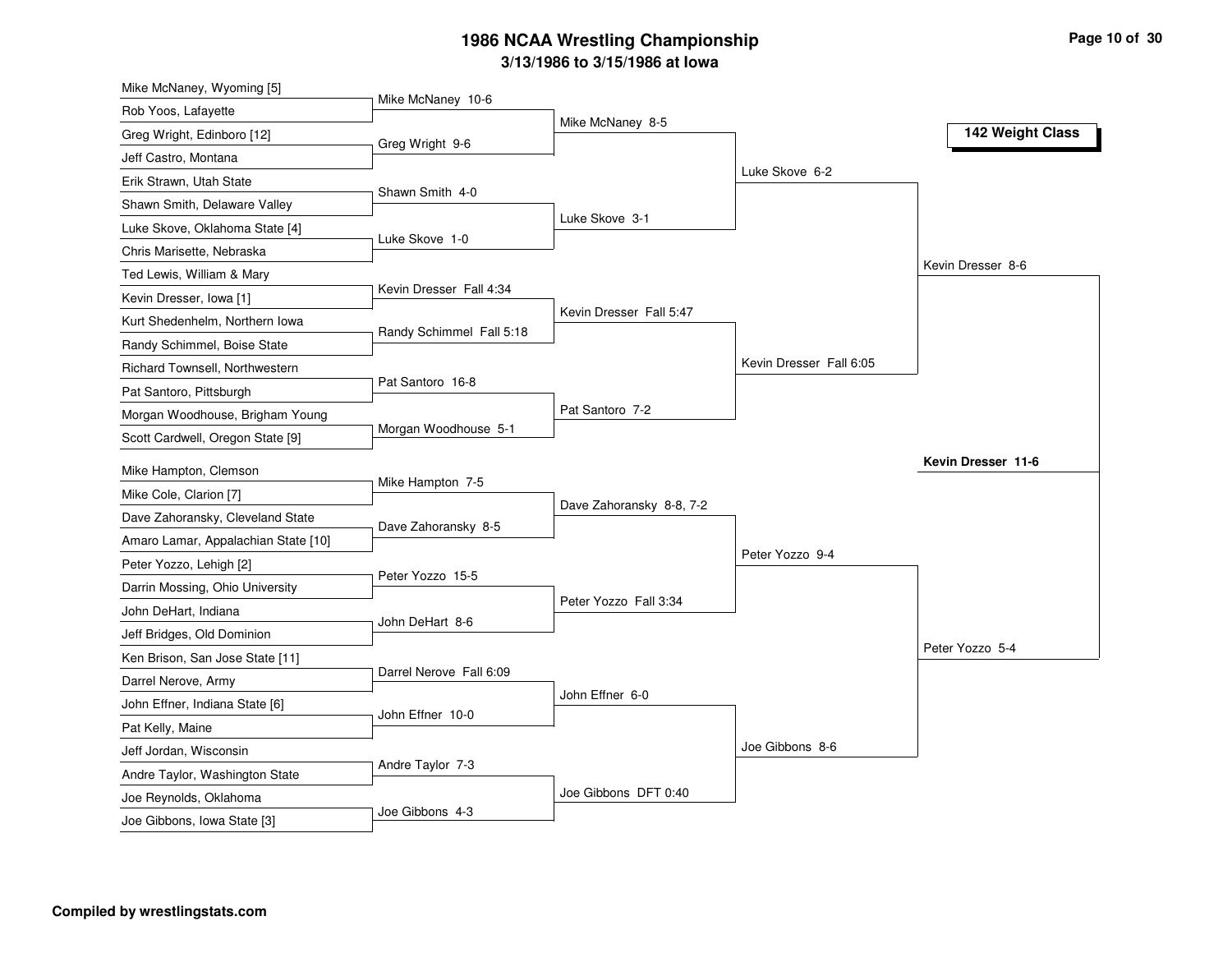Effner, Indiana StateZahoransky, Cleveland StateSantoro, PittsburghMcNaney, WyomingMarisette 9-3Lewis 7-4DeHart 9-6Nerove Fall 1:02Effner 4-0Zahoransky 9-6Santoro 15-7Nerove 3-3, 6-1Effner 6-0Santoro 8-3Skove, Oklahoma StateGibbons, Iowa StateSkove 6-0Gibbons Fall 5:28Wright Fall 2:10Marisette 6-3Lewis Fall 2:30Woodhouse 4-2Lamar 12-3DeHart 3-0Nerove 14-1Reynolds Med FFTWright, EdinboroSmith, Delaware ValleySchimmel, Boise StateWoodhouse, Brigham YoungYoos, LafayetteMarisette, NebraskaLewis, William & MaryBernstein, North CarolinaHampton, ClemsonLamar, Appalachian StateMossing, Ohio UniversityDeHart, IndianaNerove, ArmyKelly, MaineReynolds, OklahomaTaylor, Washington State**142 Consolation BracketJoe Gibbons, Iowa State 6-5John Effner, Indiana State 15-7Third Place:Fifth Place:Seventh Place: Darrel Nerove, Army Med FFTEighth Place: Dave Zahoransky, Cleveland StateFourth Place: Luke Skove, Oklahoma StateSixth Place: Pat Santoro, Pittsburgh**

#### **Compiled by wrestlingstats.com**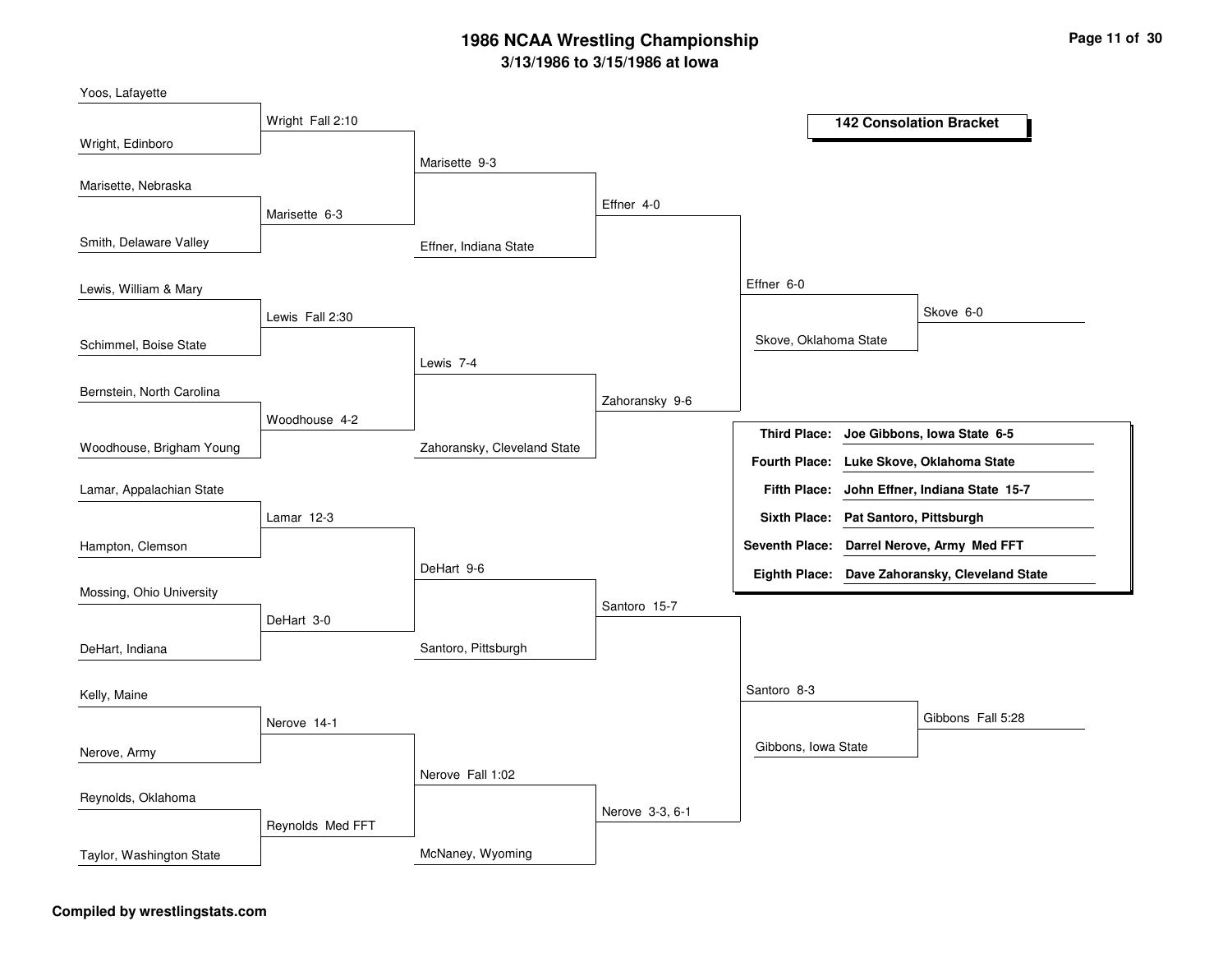#### **Championship Pigtail Bouts for 142**

Dave Zahoransky - Cleveland State

| Jim Schmitz - Marquette                                                     | Zahoransky 13-3 |
|-----------------------------------------------------------------------------|-----------------|
| Pat Santoro - Pittsburgh                                                    |                 |
| Lenny Bernstein - North Carolina                                            | Santoro 6-5     |
| <b>Consolation Pigtail Bouts for 142</b><br>Amaro Lamar - Appalachian State |                 |
|                                                                             | Lamar 12-2      |
| Jim Schmitz - Marquette                                                     |                 |

Richard Townsell - Northwestern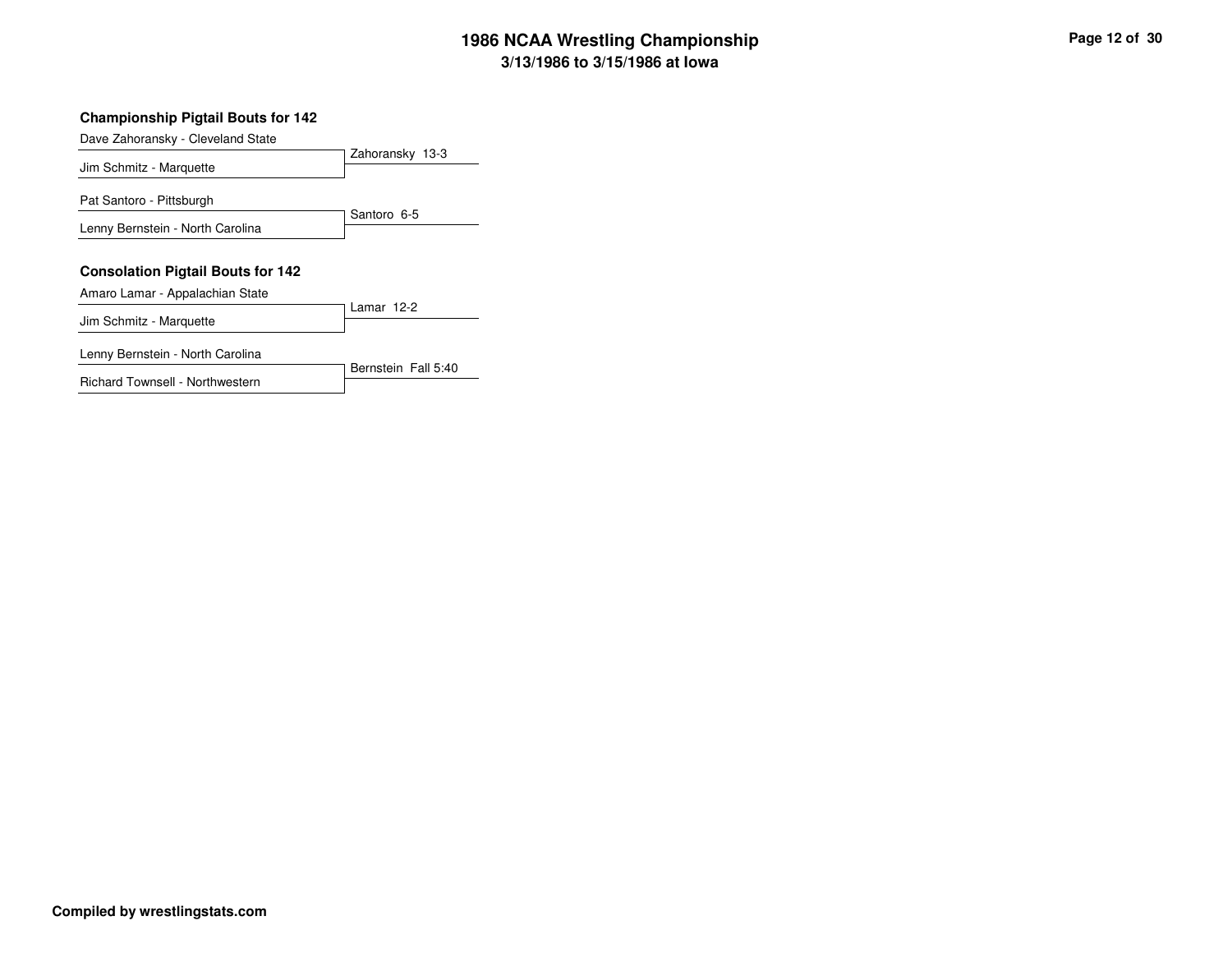| Ben Coronado, Boise State              |                            |                            |                       |                         |
|----------------------------------------|----------------------------|----------------------------|-----------------------|-------------------------|
| Vince Silva, Oklahoma State [12]       | Vince Silva 9-5            |                            |                       |                         |
| Jeff Mills, Central Michigan [5]       | Jeff Mills 16-3            | Vince Silva 8-5            |                       | 150 Weight Class        |
| Greg Satchell, Tennessee               |                            |                            |                       |                         |
| Mike Novogratz, Princeton              |                            |                            | Adam Cohen 4-3        |                         |
| Bryan Barratt, Rowan                   | Bryan Barratt 7-4          |                            |                       |                         |
| Adam Cohen, Arizona State [4]          |                            | Adam Cohen 12-3            |                       |                         |
| Keith Presley, Eastern Illinois        | Adam Cohen Fall 4:26       |                            |                       |                         |
| Darrin Higgins, Oklahoma [8]           |                            |                            |                       | Adam Cohen 7-4          |
| Mike Dotson, Washington State          | Darrin Higgins 6-5         |                            |                       |                         |
| C.J. Mears, Lehigh                     |                            | Scott Turner TF 17-1, 6:46 |                       |                         |
| Scott Turner, North Carolina State [9] | Scott Turner 4-0           |                            |                       |                         |
| Dave Morgan, Bloomsburg                |                            |                            | Scott Turner 5-5, 1-0 |                         |
| Jeff Cardwell, Oregon State            | Jeff Cardwell 1-0          |                            |                       |                         |
| Tim Krieger, Iowa State [1]            |                            | Tim Krieger 10-1           |                       |                         |
| Ben Walker, Virginia Military          | Tim Krieger 5-4            |                            |                       |                         |
| Ralph Harrison, New Mexico             |                            |                            |                       | Jim Heffernan 10-3      |
| Darrel Creps, Ohio State               | Ralph Harrison 6-3         |                            |                       |                         |
| Troy Emerson, George Mason             |                            | Jim Heffernan 10-2         |                       |                         |
| Jim Heffernan, Iowa [2]                | Jim Heffernan 16-2         |                            |                       |                         |
| Bob Kauffman, Edinboro [10]            |                            |                            | Jim Heffernan 16-4    |                         |
| Mike Rosman, Northwestern              | Mike Rosman 7-3            |                            |                       |                         |
| Keenan Turner, Nebraska                |                            | Mike Rosman 5-4            |                       |                         |
|                                        | Jim Akerly 6-6, 7-2        |                            |                       |                         |
| Jim Akerly, West Virginia              |                            |                            |                       | Jim Heffernan Fall 4:55 |
| Tim Draper, Utah State                 | Tim Draper 6-5             |                            |                       |                         |
| Marc Cabrera, Seton Hall               |                            | Chris Bevilacqua 16-7      |                       |                         |
| Dan Majewski, Northern Iowa            | Chris Bevilacqua 7-6       |                            |                       |                         |
| Chris Bevilacqua, Penn State [3]       |                            |                            | Joey McKenna DFT 6:27 |                         |
| Scott Duncan, Indiana [11]             | Scott Duncan 7-2           |                            |                       |                         |
| Mike Arena, Hofstra                    |                            | Joey McKenna 13-6          |                       |                         |
| Paul Schwern, New Hampshire            | Joey McKenna TF 21-5, 5:19 |                            |                       |                         |
| Joey McKenna, Clemson [6]              |                            |                            |                       |                         |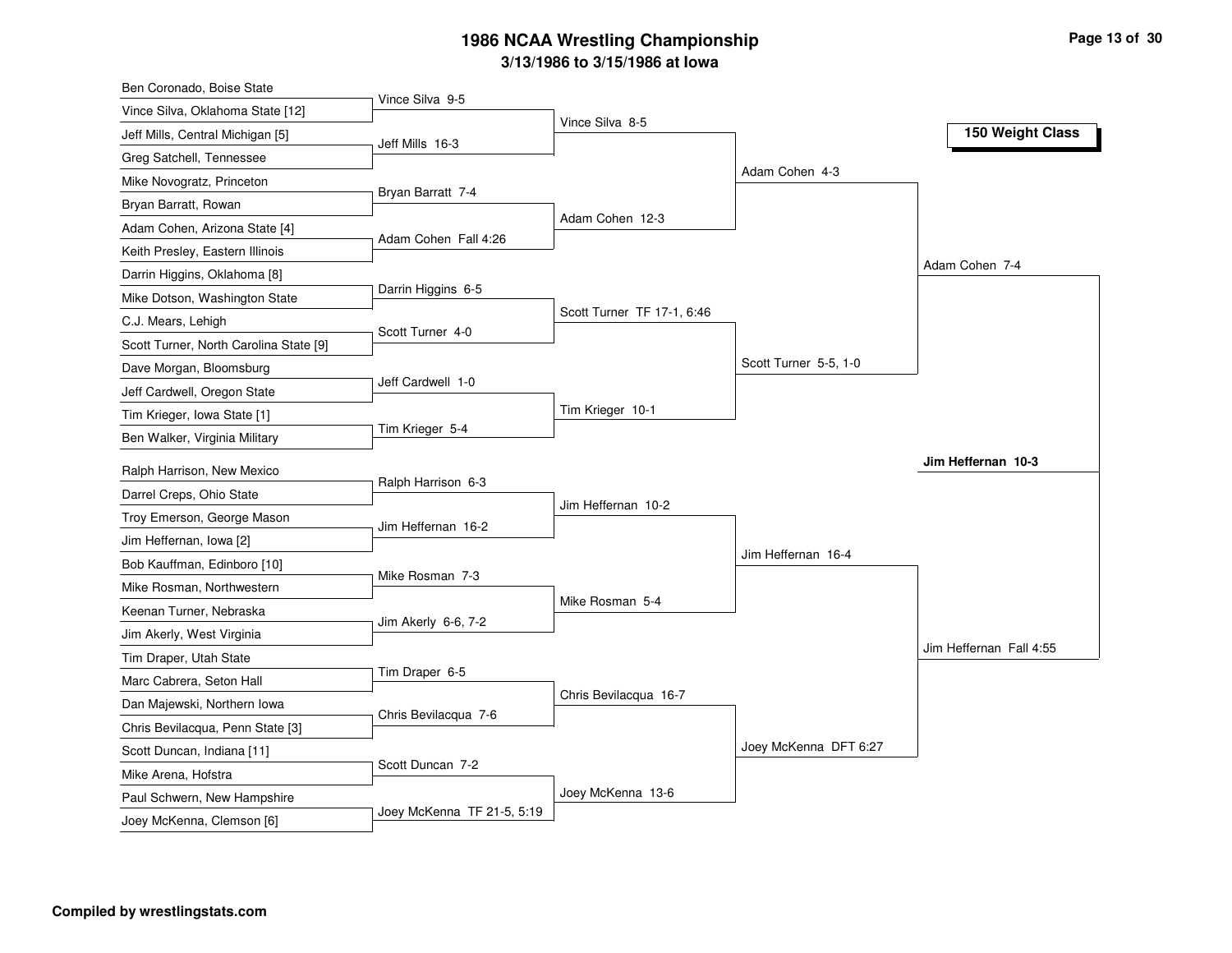Bevilacqua, Penn StateRosman, NorthwesternKrieger, Iowa StateSilva, Oklahoma StateMills 5-0Cardwell 4-2Akerly 1-0Duncan 10-8Mills 8-2Cardwell 4-1Krieger 5-3Silva 6-5Cardwell 11-4Krieger 4-2Turner, North Carolina StateMcKenna, ClemsonTurner 1-0McKenna 6-4Mills 5-2Richburg 7-4Mears 7-3Cardwell 7-4Harrison 10-3Akerly 2-0Draper 10-6Duncan 10-3Mills, Central MichiganBarratt, RowanHiggins, OklahomaCardwell, Oregon StateCoronado, Boise StateRichburg, Fresno StateMears, LehighWalker, Virginia MilitaryHarrison, New MexicoEmerson, George MasonKauffman, EdinboroAkerly, West VirginiaDraper, Utah StateMajewski, Northern IowaSchwern, New HampshireDuncan, Indiana**150 Consolation BracketScott Turner, North Carolina State 2-2, 1-0Tim Krieger, Iowa State 4-0Fifth Place:Third Place:Seventh Place: Vince Silva, Oklahoma State 9-3Eighth Place: Jeff Mills, Central MichiganFourth Place: Joey McKenna, ClemsonSixth Place: Jeff Cardwell, Oregon State**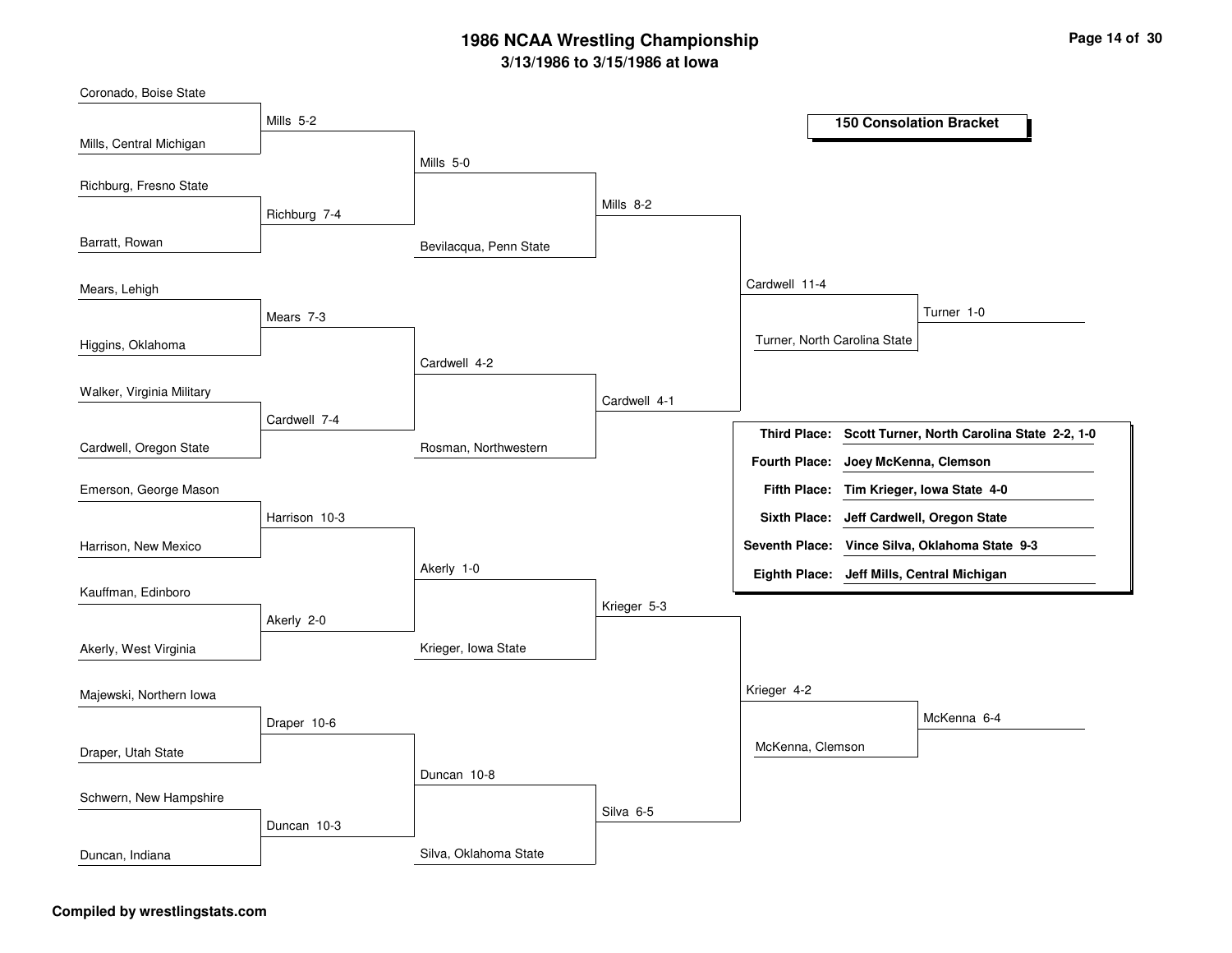#### **Championship Pigtail Bouts for 150**

| Keenan Turner - Nebraska                                   |               |
|------------------------------------------------------------|---------------|
| Ken Nellis - Clarion                                       | Turner 8-4    |
| Mike Dotson - Washington State<br>Steve Fairbanks - Toledo | Dotson 8-3    |
| Adam Cohen - Arizona State                                 |               |
| Allen Richburg - Fresno State                              | Cohen 10-2    |
| Troy Emerson - George Mason                                |               |
| Philip Gottlick - Drexel                                   | Emerson 7-2   |
| Jeff Cardwell - Oregon State                               | Cardwell 14-2 |
| Paul Radomski - Navy                                       |               |

#### **Consolation Pigtail Bouts for 150**

Allen Richburg - Fresno State

|                                  | Richburg 3-2 |
|----------------------------------|--------------|
| Keith Presley - Eastern Illinois |              |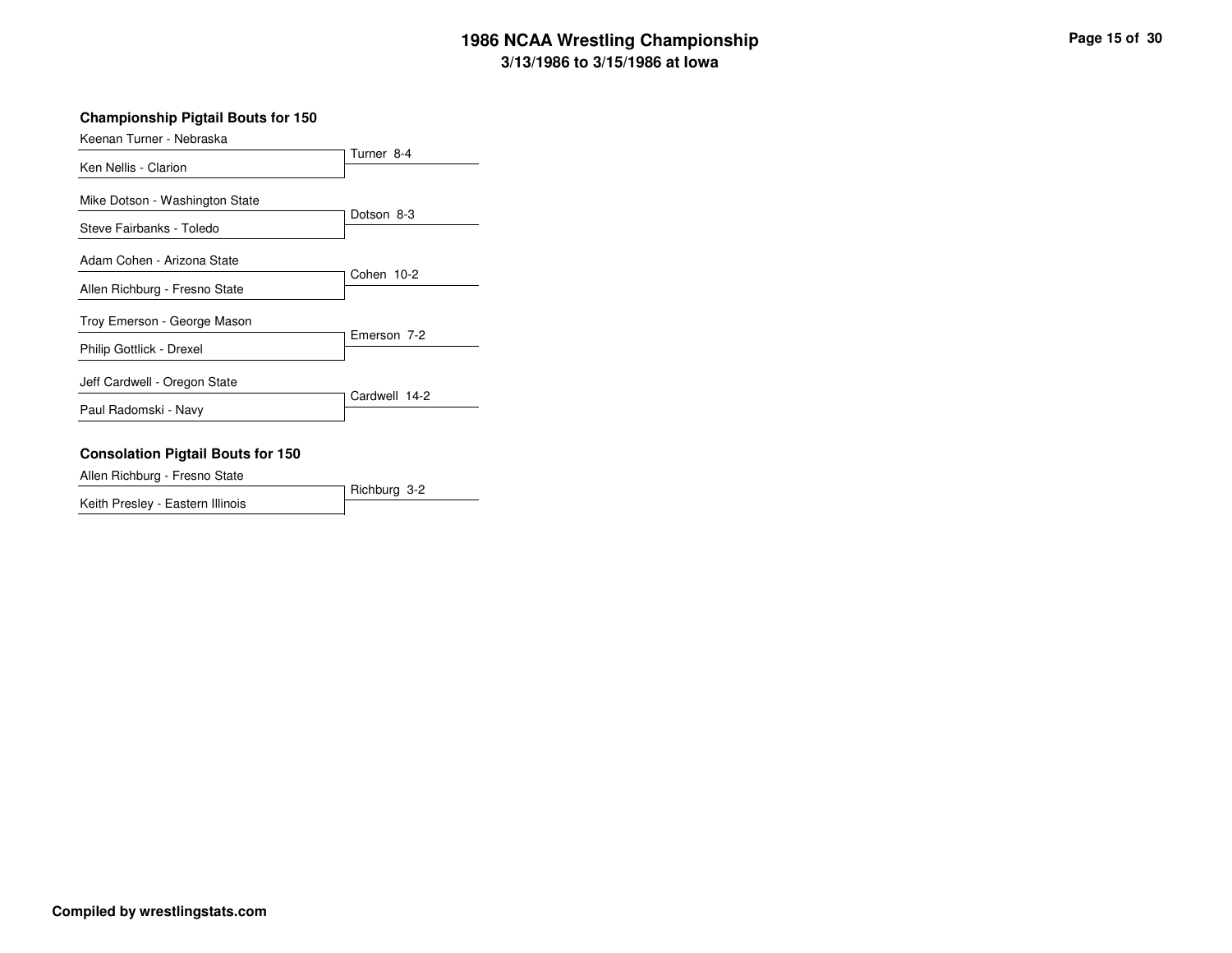| Mark Richman, Wisconsin [12]                            |                        |                        |                      |                       |
|---------------------------------------------------------|------------------------|------------------------|----------------------|-----------------------|
| Angelo Cuzalina, Oklahoma State                         | Mark Richman 5-3       |                        |                      |                       |
| John Rippley, Army                                      | Rob Koll 16-3          | Rob Koll 2-2, 3-0      |                      | 158 Weight Class      |
| Rob Koll, North Carolina [5]                            |                        |                        |                      |                       |
| Brett Rasmussen, Minnesota                              |                        |                        | Rob Koll Fall 1:34   |                       |
| Mike Hamel, Wyoming                                     | Mike Hamel 6-2         |                        |                      |                       |
| Johnny Johnson, Oklahoma [4]                            |                        | Johnny Johnson 7-4     |                      |                       |
| Mike Hahesy, Edinboro                                   | Johnny Johnson 5-2     |                        |                      |                       |
| Dave Lilovich, Purdue                                   |                        |                        |                      | Greg Elinsky 3-3, 5-1 |
| Paul Huyck, Cal State-Bakersfield [9]                   | Dave Lilovich 7-6      |                        |                      |                       |
| Marvin Seal, Oregon State [8]                           |                        | Dave Lilovich 3-2      |                      |                       |
| Pete Dibenedetto, Boston University                     | Marvin Seal 14-2       |                        |                      |                       |
| Greg Elinsky, Penn State [1]                            |                        |                        | Greg Elinsky 6-2     |                       |
| Phil Brown, Maryland                                    | Greg Elinsky 6-2       |                        |                      |                       |
| Clay Ogden, Citadel                                     |                        | Greg Elinsky Fall 2:28 |                      |                       |
| Tom Tierney, Navy                                       | Tom Tierney 5-5, 2-0   |                        |                      |                       |
| Chris McFarland, Eastern Illinois                       |                        |                        |                      | Jude Skove 5-2        |
| Ken Haselrig, Clarion [7]                               | Ken Haselrig 7-4       |                        |                      |                       |
| Ardeshir Asgari, Cal State-Fullerton [10]               |                        | Ardeshir Asgari 10-6   |                      |                       |
|                                                         | Ardeshir Asgari 18-12  |                        |                      |                       |
| Peter Rogers, Stanford<br>Jeff Clutter, Northern Iowa   |                        |                        | Ardeshir Asgari 18-8 |                       |
|                                                         | Jeff Clutter 8-5       |                        |                      |                       |
| Bill Tate, Iowa State [2]                               |                        |                        |                      |                       |
|                                                         |                        | Jeff Clutter 9-5       |                      |                       |
| Jeff Coltvet, Nebraska                                  | Jeff Coltvet 12-0      |                        |                      |                       |
| Marco Sola, Hofstra                                     |                        |                        |                      | Jude Skove 11-0       |
| Chuck Updegraff, Indiana State                          | Jim Gressley Fall 3:14 |                        |                      |                       |
| Jim Gressley, Arizona State [11]                        |                        | Jude Skove 4-3         |                      |                       |
| Mike Green, Northern Illinois                           | Jude Skove 17-3        |                        |                      |                       |
| Jude Skove, Ohio State [6]                              |                        |                        |                      |                       |
| Jason Morris, Syracuse                                  | Jason Morris 9-4       |                        | Jude Skove 3-2       |                       |
| Tony Gentile, James Madison                             |                        |                        |                      |                       |
| Lee Reitzel, Appalachian State<br>Royce Alger, Iowa [3] | Royce Alger 10-2       | Royce Alger 12-7       |                      |                       |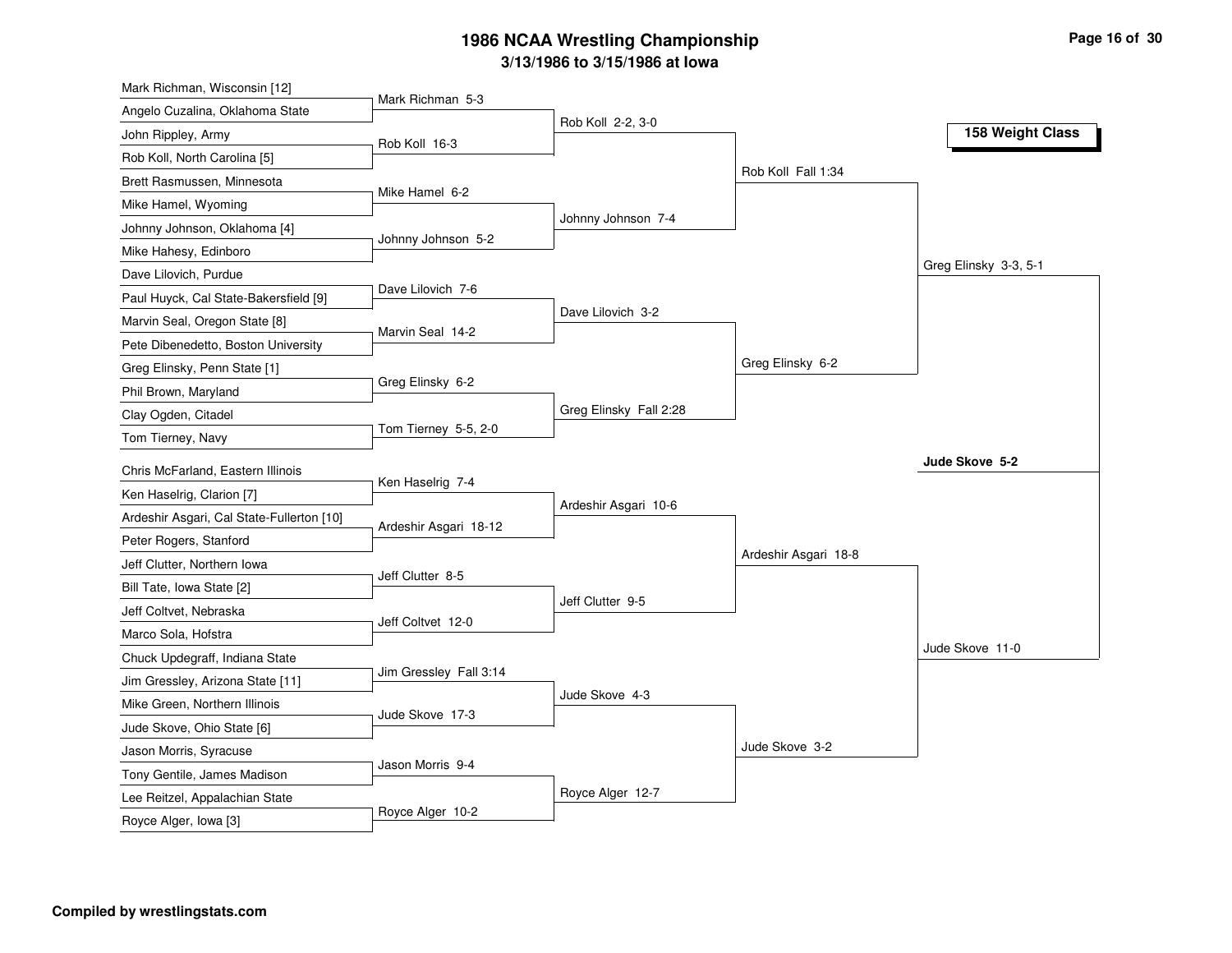| Rippley, Army                |               |                        |                    |                             |                                           |
|------------------------------|---------------|------------------------|--------------------|-----------------------------|-------------------------------------------|
|                              | Richman 11-6  |                        |                    |                             | <b>158 Consolation Bracket</b>            |
| Richman, Wisconsin           |               | Hahesy 11-7            |                    |                             |                                           |
| Hahesy, Edinboro             |               |                        |                    |                             |                                           |
|                              | Hahesy 4-0    |                        | Alger 4-3          |                             |                                           |
| Hamel, Wyoming               |               | Alger, Iowa            |                    |                             |                                           |
| Huyck, Cal State-Bakersfield |               |                        |                    | Alger TF 15-0, 6:00         |                                           |
|                              | Huyck 4-3     |                        |                    |                             | Koll 5-0                                  |
| Seal, Oregon State           |               |                        |                    | Koll, North Carolina        |                                           |
|                              |               | Brown 14-4             |                    |                             |                                           |
| Brown, Maryland              |               |                        | Clutter 10-4       |                             |                                           |
|                              | Brown 12-3    |                        |                    | <b>Third Place:</b>         | Rob Koll, North Carolina 7-0              |
| Tierney, Navy                |               | Clutter, Northern Iowa |                    | <b>Fourth Place:</b>        | Johnny Johnson, Oklahoma                  |
| Rogers, Stanford             |               |                        |                    | <b>Fifth Place:</b>         | Royce Alger, Iowa Med FFT                 |
|                              | Rogers 9-4    |                        |                    | <b>Sixth Place:</b>         | Ardeshir Asgari, Cal State-Fullerton      |
| Haselrig, Clarion            |               |                        |                    |                             | Seventh Place: Dave Lilovich, Purdue 10-4 |
| Tate, Iowa State             |               | Tate 9-5               |                    |                             | Eighth Place: Jeff Clutter, Northern Iowa |
|                              | Tate 15-4     |                        | Lilovich Fall 5:39 |                             |                                           |
| Coltvet, Nebraska            |               | Lilovich, Purdue       |                    |                             |                                           |
|                              |               |                        |                    |                             |                                           |
| Green, Northern Illinois     |               |                        |                    | Johnson 7-5                 |                                           |
|                              | Gressley 10-3 |                        |                    |                             | Johnson 2-2, 4-0                          |
| Gressley, Arizona State      |               |                        |                    | Asgari, Cal State-Fullerton |                                           |
|                              |               | Gressley 8-4           |                    |                             |                                           |
| Reitzel, Appalachian State   |               |                        | Johnson 12-11      |                             |                                           |
|                              | Morris 8-3    |                        |                    |                             |                                           |
| Morris, Syracuse             |               | Johnson, Oklahoma      |                    |                             |                                           |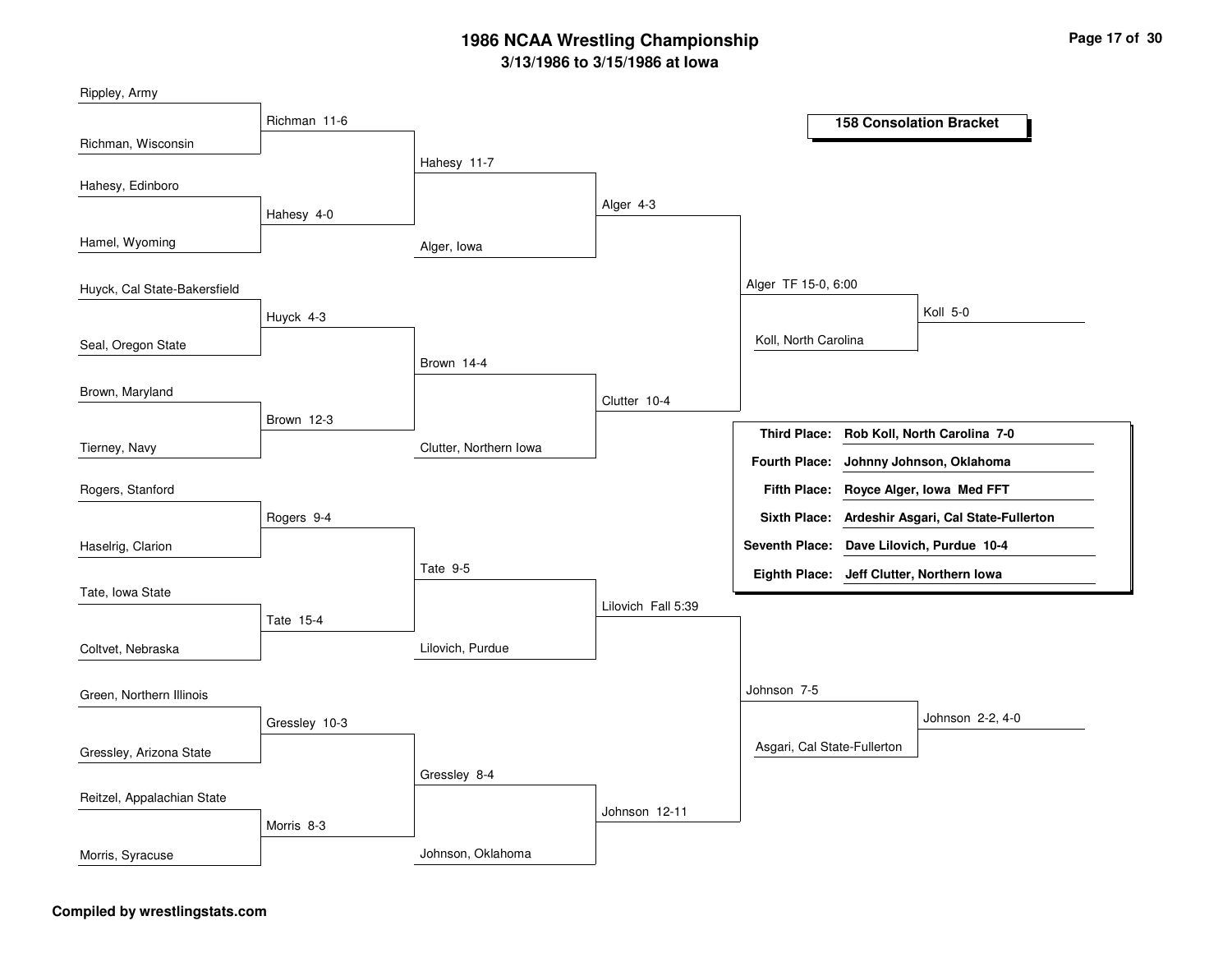#### **Championship Pigtail Bouts for 158**

| Paul Huyck - Cal State-Bakersfield                       |                   |
|----------------------------------------------------------|-------------------|
| Jeff Shaner - Bucknell                                   | Huyck 5-0         |
| Johnny Johnson - Oklahoma<br>Paul Lawson - Slippery Rock | Johnson 14-8      |
| Ardeshir Asgari - Cal State-Fullerton                    |                   |
| Rob Bazant - Montana                                     | Asgari 13-11      |
| Phil Brown - Maryland                                    | Brown 7-5         |
| Doug Carnation - Fresno State                            |                   |
| Jeff Coltvet - Nebraska                                  | Coltvet Fall 6:05 |
| E.C. Cotton - Illinois State                             |                   |
| <b>Consolation Pigtail Bouts for 158</b>                 |                   |
| Peter Rogers - Stanford                                  | Rogers 5-3        |
| Rob Bazant - Montana                                     |                   |

Hahesy 3-3, 4-1

Mike Hahesy - Edinboro

Paul Lawson - Slippery Rock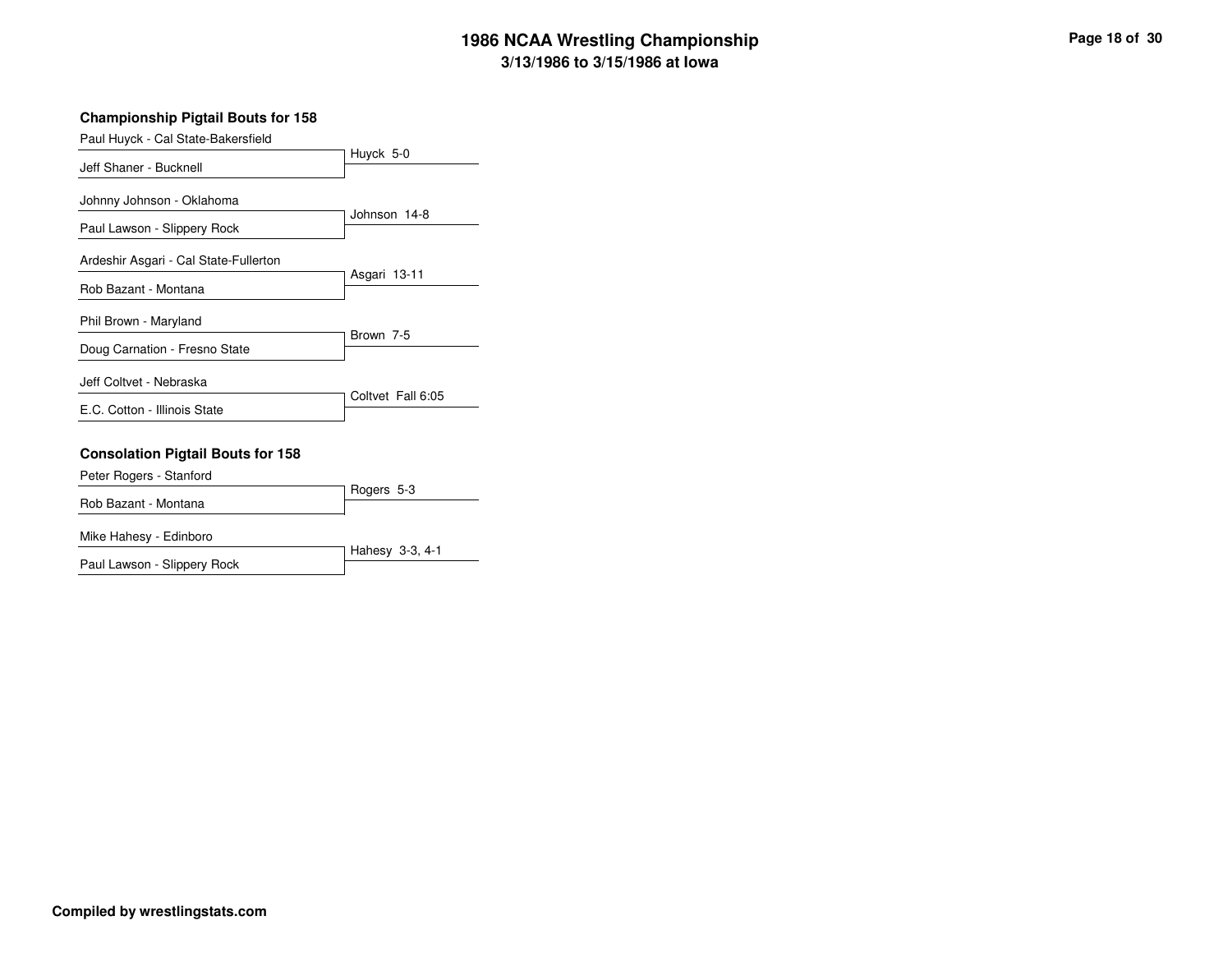| Mike Van Arsdale 8-1<br>Kerry Ritrievi, Lehigh<br>Mike Van Arsdale 6-5<br>167 Weight Class<br>Pat Gibson, Oregon State [12]<br>Brad Lloyd 5-3<br>Brad Lloyd, Lock Haven<br>Mike Van Arsdale 1-1, 4-2<br>Mark Litts, Clemson<br>Rob Kuzy 10-9<br>Rob Kuzy, Rider<br>John Laviolette Fall 0:42<br>John Laviolette, Oklahoma [4]<br>John Laviolette TF 6:56<br>Ozzie Porter, Eastern Illinois<br>Marty Kistler 9-3<br>Rod Sande, Minnesota<br>Marty Kistler 14-6<br>Marty Kistler, Iowa [1]<br>Marty Kistler 21-8<br>Bryan Wilson, Wyoming<br>Bryan Wilson 15-9<br>Jim Reich, Navy<br>Marty Kistler TF 20-4, 6:46<br>Danny George, Ohio State<br>Fred Little 9-4<br>Fred Little, Fresno State [8] |
|------------------------------------------------------------------------------------------------------------------------------------------------------------------------------------------------------------------------------------------------------------------------------------------------------------------------------------------------------------------------------------------------------------------------------------------------------------------------------------------------------------------------------------------------------------------------------------------------------------------------------------------------------------------------------------------------|
|                                                                                                                                                                                                                                                                                                                                                                                                                                                                                                                                                                                                                                                                                                |
|                                                                                                                                                                                                                                                                                                                                                                                                                                                                                                                                                                                                                                                                                                |
|                                                                                                                                                                                                                                                                                                                                                                                                                                                                                                                                                                                                                                                                                                |
|                                                                                                                                                                                                                                                                                                                                                                                                                                                                                                                                                                                                                                                                                                |
|                                                                                                                                                                                                                                                                                                                                                                                                                                                                                                                                                                                                                                                                                                |
|                                                                                                                                                                                                                                                                                                                                                                                                                                                                                                                                                                                                                                                                                                |
|                                                                                                                                                                                                                                                                                                                                                                                                                                                                                                                                                                                                                                                                                                |
|                                                                                                                                                                                                                                                                                                                                                                                                                                                                                                                                                                                                                                                                                                |
|                                                                                                                                                                                                                                                                                                                                                                                                                                                                                                                                                                                                                                                                                                |
|                                                                                                                                                                                                                                                                                                                                                                                                                                                                                                                                                                                                                                                                                                |
|                                                                                                                                                                                                                                                                                                                                                                                                                                                                                                                                                                                                                                                                                                |
|                                                                                                                                                                                                                                                                                                                                                                                                                                                                                                                                                                                                                                                                                                |
|                                                                                                                                                                                                                                                                                                                                                                                                                                                                                                                                                                                                                                                                                                |
| Fred Little Fall 1:48<br>Tad Wilson, North Carolina [9]                                                                                                                                                                                                                                                                                                                                                                                                                                                                                                                                                                                                                                        |
| Tad Wilson 11-0<br>Kevin Kahl, Northern Iowa                                                                                                                                                                                                                                                                                                                                                                                                                                                                                                                                                                                                                                                   |
| Marty Kistler 15-3<br>John Meyers, Nebraska                                                                                                                                                                                                                                                                                                                                                                                                                                                                                                                                                                                                                                                    |
| Jim Szalai 11-7<br>Jim Szalai, Ohio University                                                                                                                                                                                                                                                                                                                                                                                                                                                                                                                                                                                                                                                 |
| Darryl Pope 10-1<br>Tim Weckworth, New Hampshire                                                                                                                                                                                                                                                                                                                                                                                                                                                                                                                                                                                                                                               |
| Darryl Pope Fall 1:08<br>Darryl Pope, Cal State-Bakersfield [2]                                                                                                                                                                                                                                                                                                                                                                                                                                                                                                                                                                                                                                |
| Dave Lee 7-5<br>Ralph Voit, Slippery Rock                                                                                                                                                                                                                                                                                                                                                                                                                                                                                                                                                                                                                                                      |
| Eric Brugel 13-7<br>Eric Brugel, Penn State [7]                                                                                                                                                                                                                                                                                                                                                                                                                                                                                                                                                                                                                                                |
| Dave Lee 6-2<br>Dave Lee, Stanford [10]                                                                                                                                                                                                                                                                                                                                                                                                                                                                                                                                                                                                                                                        |
| Dave Lee 17-5<br>Todd Arris, Virginia Military                                                                                                                                                                                                                                                                                                                                                                                                                                                                                                                                                                                                                                                 |
| Mark Van Tine 2-1<br>Matt Haak, Temple                                                                                                                                                                                                                                                                                                                                                                                                                                                                                                                                                                                                                                                         |
| Matt Haak 3-3, 7-0<br>Vince Corning, Northern Arizona                                                                                                                                                                                                                                                                                                                                                                                                                                                                                                                                                                                                                                          |
| Mark Van Tine 15-6<br>Robert Fair, Virginia Tech                                                                                                                                                                                                                                                                                                                                                                                                                                                                                                                                                                                                                                               |
| Mark Van Tine 8-2<br>Mark Van Tine, Oklahoma State [3]                                                                                                                                                                                                                                                                                                                                                                                                                                                                                                                                                                                                                                         |
| Mark Van Tine 17-5<br>Nate Carter, Clarion [11]                                                                                                                                                                                                                                                                                                                                                                                                                                                                                                                                                                                                                                                |
| Steve Klein Fall 4:14<br>Steve Klein, SUNY-Buffalo                                                                                                                                                                                                                                                                                                                                                                                                                                                                                                                                                                                                                                             |
| Steve Klein 11-9<br>Scott Diveney, Drake                                                                                                                                                                                                                                                                                                                                                                                                                                                                                                                                                                                                                                                       |
| Terry Manning 2-1<br>Terry Manning, Wisconsin [6]                                                                                                                                                                                                                                                                                                                                                                                                                                                                                                                                                                                                                                              |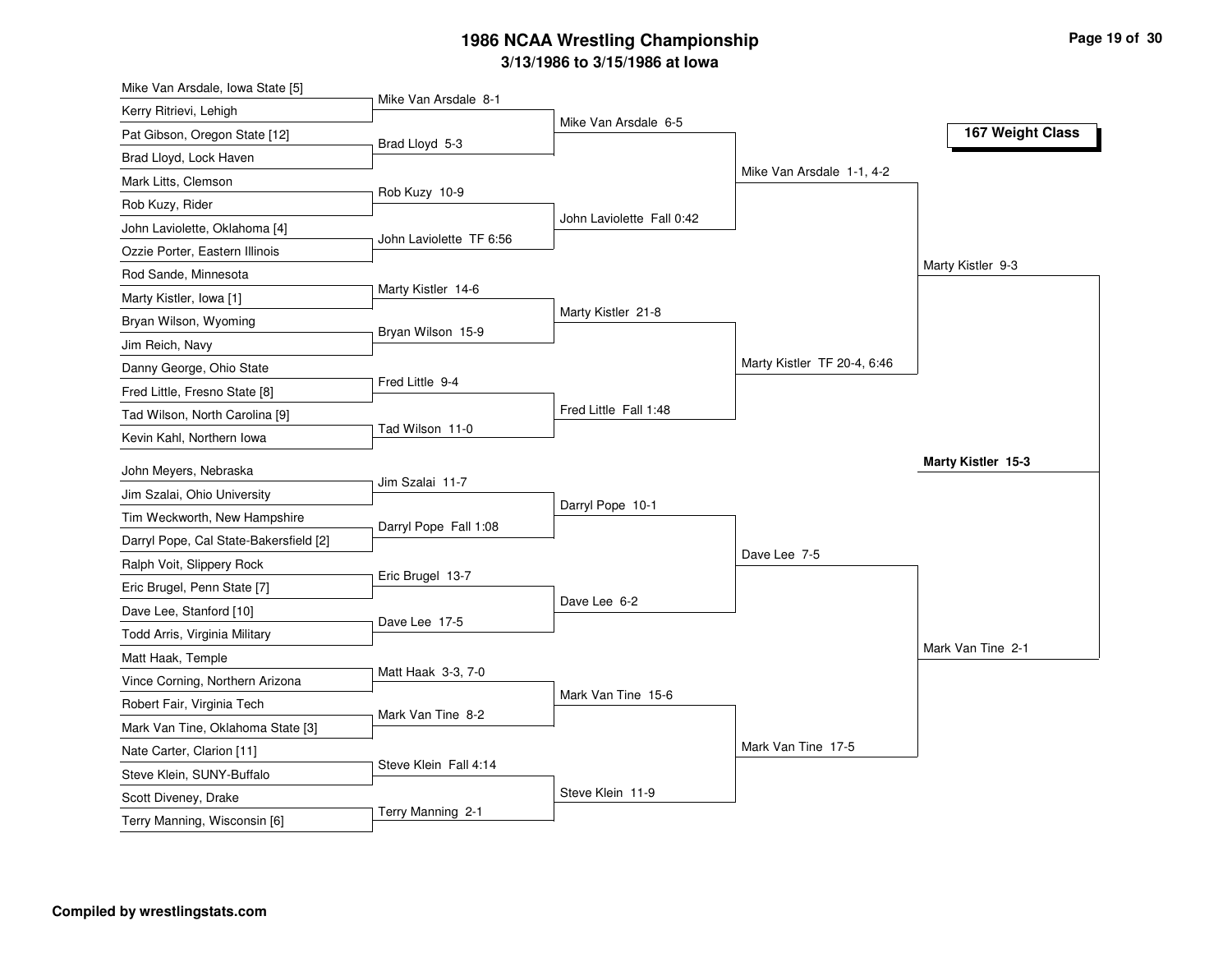Klein, SUNY-BuffaloPope, Cal State-BakersfieldLittle, Fresno StateLaviolette, OklahomaLloyd 16-2Wilson 10-2Brugel 12-3Carter 5-3Lloyd 12-0Pope 6-5Little 13-11Laviolette 8-6Pope 5-3Laviolette 7-3Van Arsdale, Iowa StateLee, StanfordVan Arsdale 5-3Laviolette 11-9Lloyd TF 3:46Porter 13-6Wilson 3-1Wilson 6-1Szalai 9-4Brugel 11-2Fair 8-7Carter 10-6Lloyd, Lock HavenKuzy, RiderWilson, WyomingWilson, North CarolinaRitrievi, LehighPorter, Eastern IllinoisSande, MinnesotaGeorge, Ohio StateSzalai, Ohio UniversityWeckworth, New HampshireArris, Virginia MilitaryBrugel, Penn StateHaak, TempleFair, Virginia TechCarter, ClarionManning, Wisconsin**167 Consolation BracketMike Van Arsdale, Iowa State 4-2Dave Lee, Stanford 6-2Fifth Place:Third Place:Seventh Place: Brad Lloyd, Lock Haven 4-1Eighth Place: Fred Little, Fresno StateFourth Place: John Laviolette, OklahomaSixth Place: Darryl Pope, Cal State-Bakersfield**

#### **Compiled by wrestlingstats.com**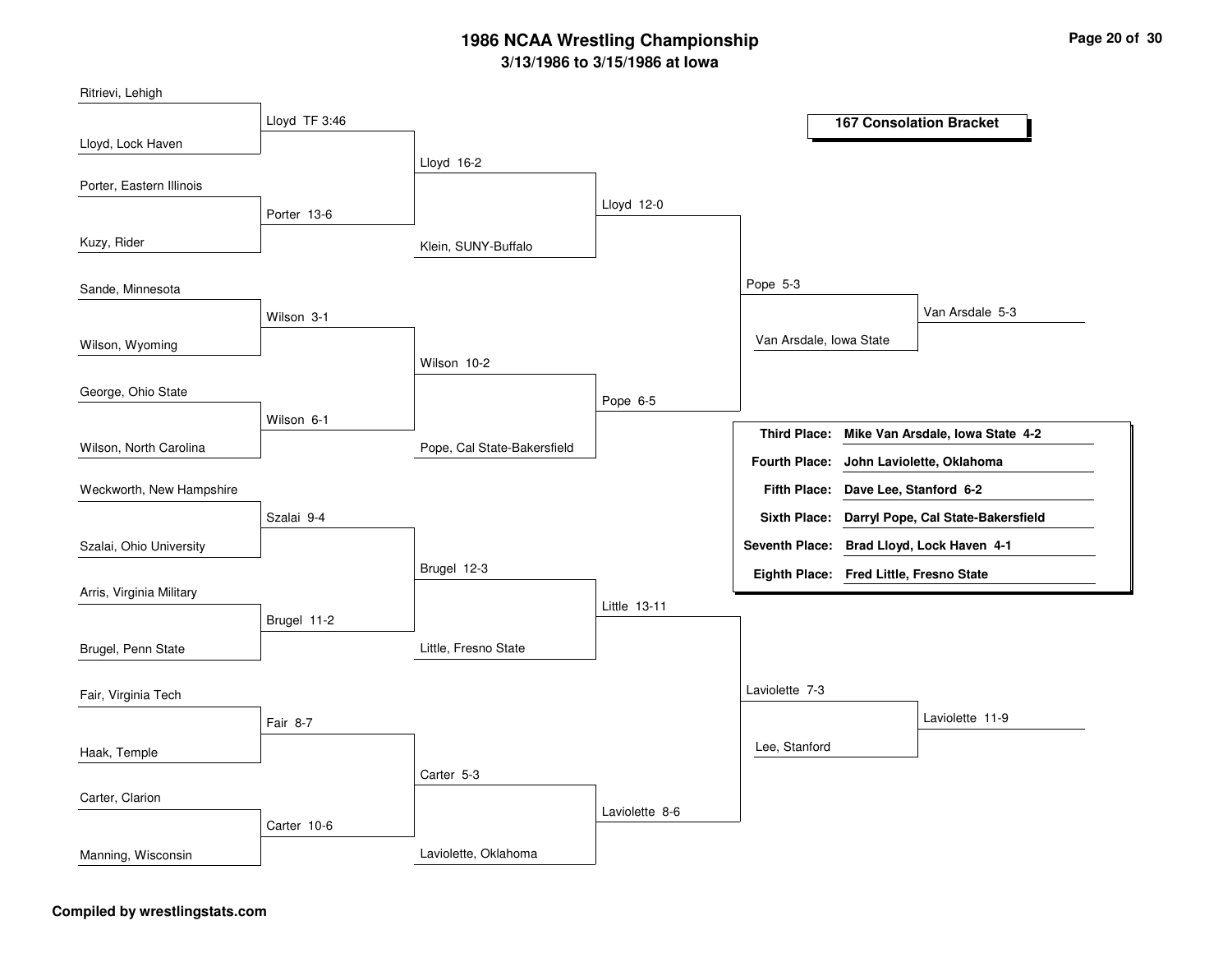#### **Championship Pigtail Bouts for 167**

Fred Little - Fresno State

Little 3-0Dave McCormick - Army

George 2-1

#### **Consolation Pigtail Bouts for 167**

Danny George - Ohio State

Dave McCormick - Army

**Compiled by wrestlingstats.com**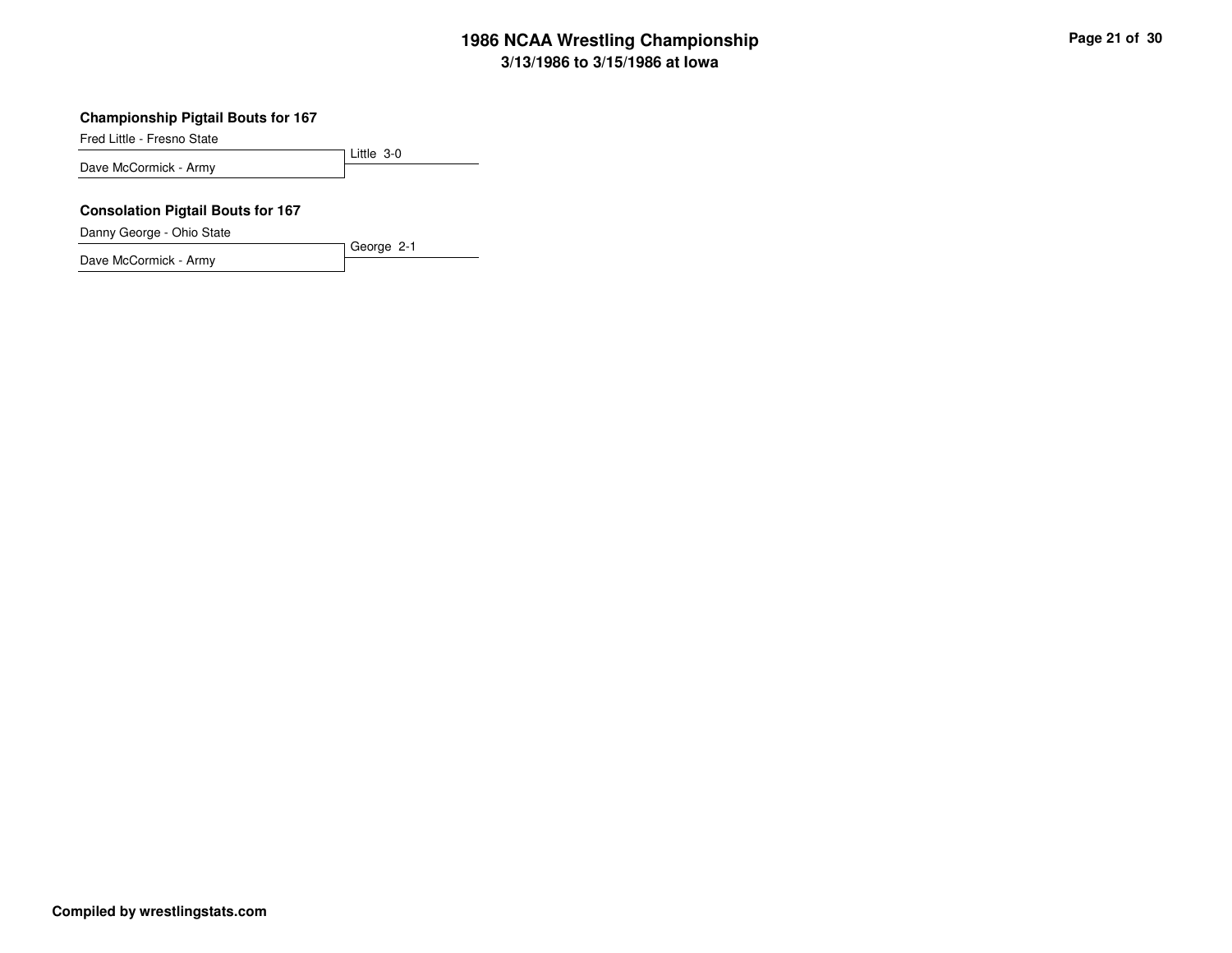| Dan Mayo, Penn State [5]                                   |                             |                             |                       |                           |
|------------------------------------------------------------|-----------------------------|-----------------------------|-----------------------|---------------------------|
| Bob Gassman, Iowa State                                    | Dan Mayo 8-0                |                             |                       |                           |
| Mike Harter, Oregon [12]                                   | Dave Mariola 7-2            | Dave Mariola 10-3           |                       | 177 Weight Class          |
| Dave Mariola, Michigan State                               |                             |                             |                       |                           |
| Marvin Jones, Cal State-Bakersfield [4]                    |                             |                             | Dave Mariola 10-5     |                           |
| Jim Bouwman, Utah State                                    | Jim Bouwman 7-6             |                             |                       |                           |
| John Stafford, Rider                                       |                             | Jim Bouwman 4-3             |                       |                           |
| John Patterson, Drake                                      | John Stafford 9-3           |                             |                       |                           |
| Joe Decamillis, Wyoming                                    |                             |                             |                       | Melvin Douglas 10-2       |
| John Monaco, Montclair State [8]                           | Joe Decamillis 2-1          |                             |                       |                           |
| Jeff Weatherman, Northern Iowa [9]                         |                             | Steve Peperak 5-4           |                       |                           |
| Steve Peperak, Maryland                                    | Steve Peperak 5-5, 4-3      |                             |                       |                           |
| Mike Cochran, Illinois State                               |                             |                             | Melvin Douglas 14-4   |                           |
| Melvin Douglas, Oklahoma [1]                               | Melvin Douglas 18-6         |                             |                       |                           |
| Eyvind Boyesen, Lehigh                                     |                             | Melvin Douglas 18-6         |                       |                           |
| John Major, Northern Illinois                              | John Major 3-3, 2-1         |                             |                       |                           |
| Charlie Buckshaw, Tennessee-Chattanooga                    |                             |                             |                       | <b>Melvin Douglas 9-5</b> |
| Kevin Hill, Michigan                                       | Charlie Buckshaw 10-9       |                             |                       |                           |
| Wayne Catan, Syracuse [2]                                  |                             | Wayne Catan TF 21-6, 6:36   |                       |                           |
|                                                            |                             |                             |                       |                           |
|                                                            | Wayne Catan 6-4             |                             |                       |                           |
| Ralph Liegel, Wisconsin                                    |                             |                             | Wayne Catan 5-4       |                           |
| Bob McCurdy, Shippensburg [10]                             | Bob McCurdy 8-0             |                             |                       |                           |
| Mel Robinson, Weber State                                  |                             | Mark Tracey 6-5             |                       |                           |
| Mark Tracey, Cal Poly-SLO [7]                              | Mark Tracey Fall 5:31       |                             |                       |                           |
| Norm Corkhill, North Carolina State                        |                             |                             |                       | Wayne Catan 4-3           |
| Tim Curry, Navy [11]                                       | Paul Jones 13-4             |                             |                       |                           |
| Paul Jones, Nebraska-Omaha                                 |                             | Jim Beichner 5-2            |                       |                           |
| Carlton Kinkade, Central Michigan                          | Jim Beichner TF 18-2, 4:26  |                             |                       |                           |
| Jim Beichner, Clarion [6]                                  |                             |                             |                       |                           |
| Carl Cullenberg, Maine                                     | Todd Moseley 7-0            |                             | Rico Chiapparelli 8-5 |                           |
| Todd Moseley, Missouri                                     |                             |                             |                       |                           |
| Rico Chiapparelli, Iowa [3]<br>John Ginther, Arizona State | Rico Chiapparelli Fall 2:06 | Rico Chiapparelli Fall 1:02 |                       |                           |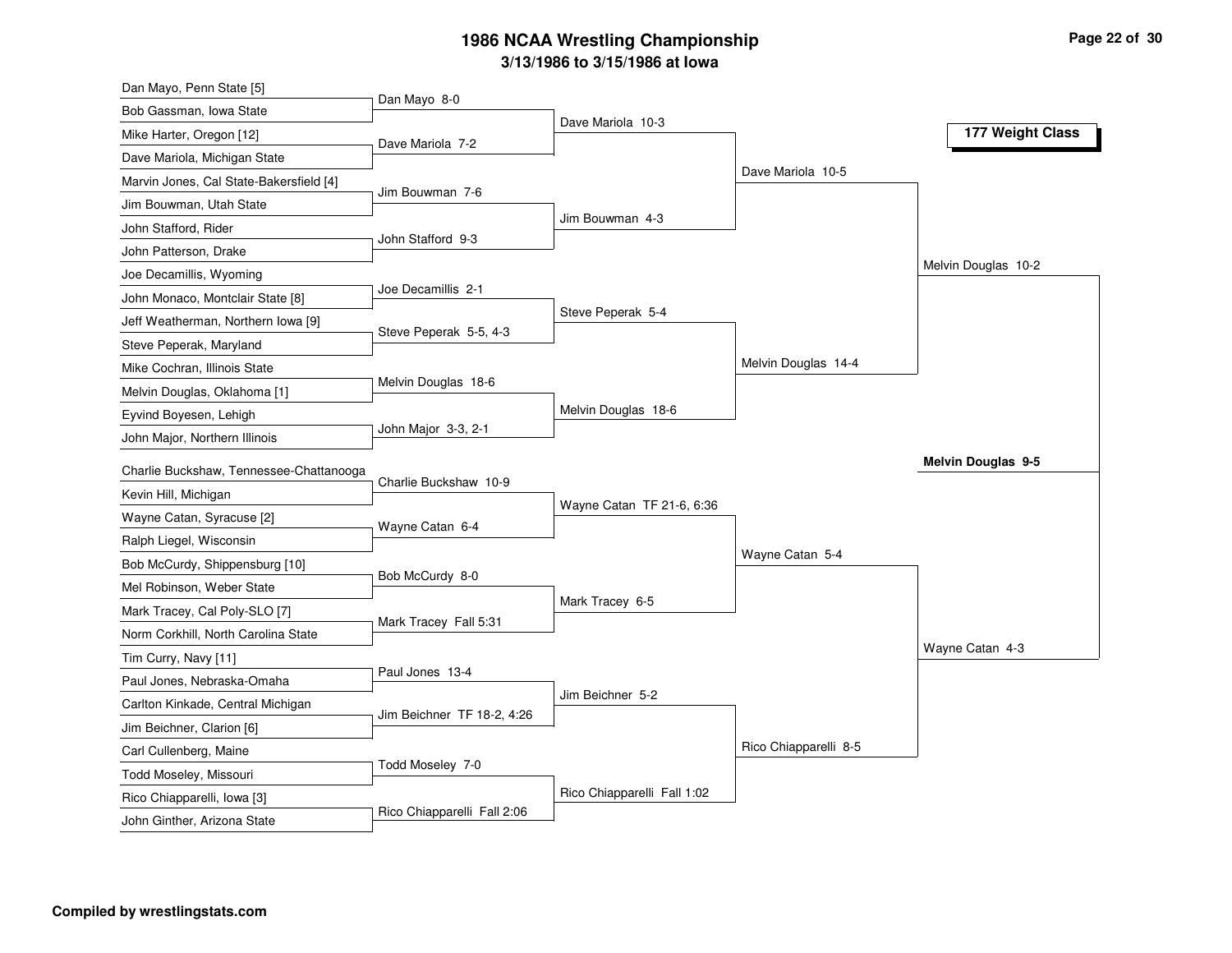Beichner, ClarionTracey, Cal Poly-SLOPeperak, MarylandBouwman, Utah StateJones 3-0Weatherman Fall 2:54Wilson Fall 4:38Ginther 12-2Jones 9-2Tracey 5-3Wilson 15-8Ginther 6-5Jones 11-6Wilson 11-3Mariola, Michigan StateChiapparelli, IowaJones 14-4Chiapparelli 10-5Mayo 3-2Jones Fall 0:32Weatherman 6-1Evans 18-14Wilson 17-8Corkhill 12-1Kinkade 3-3, 2-2 Cr 3Ginther 11-2Mayo, Penn StateStafford, RiderDecamillis, WyomingMajor, Northern IllinoisHarter, OregonJones, Cal State-BakersfieldWeatherman, Northern IowaEvans, BloomsburgBuckshaw, Tennessee-ChattanWilson, Oklahoma StateCorkhill, North Carolina StateMcCurdy, ShippensburgJones, Nebraska-OmahaKinkade, Central MichiganGinther, Arizona StateMoseley, Missouri**177 Consolation BracketMarvin Jones, Cal State-Bakersfield Fall 0:59Dave Mariola, Michigan State 19-5Fifth Place:Third Place:Seventh Place: Mark Tracey, Cal Poly-SLO 4-2Eighth Place: John Ginther, Arizona StateFourth Place: Rico Chiapparelli, IowaSixth Place: Reggie Wilson, Oklahoma State**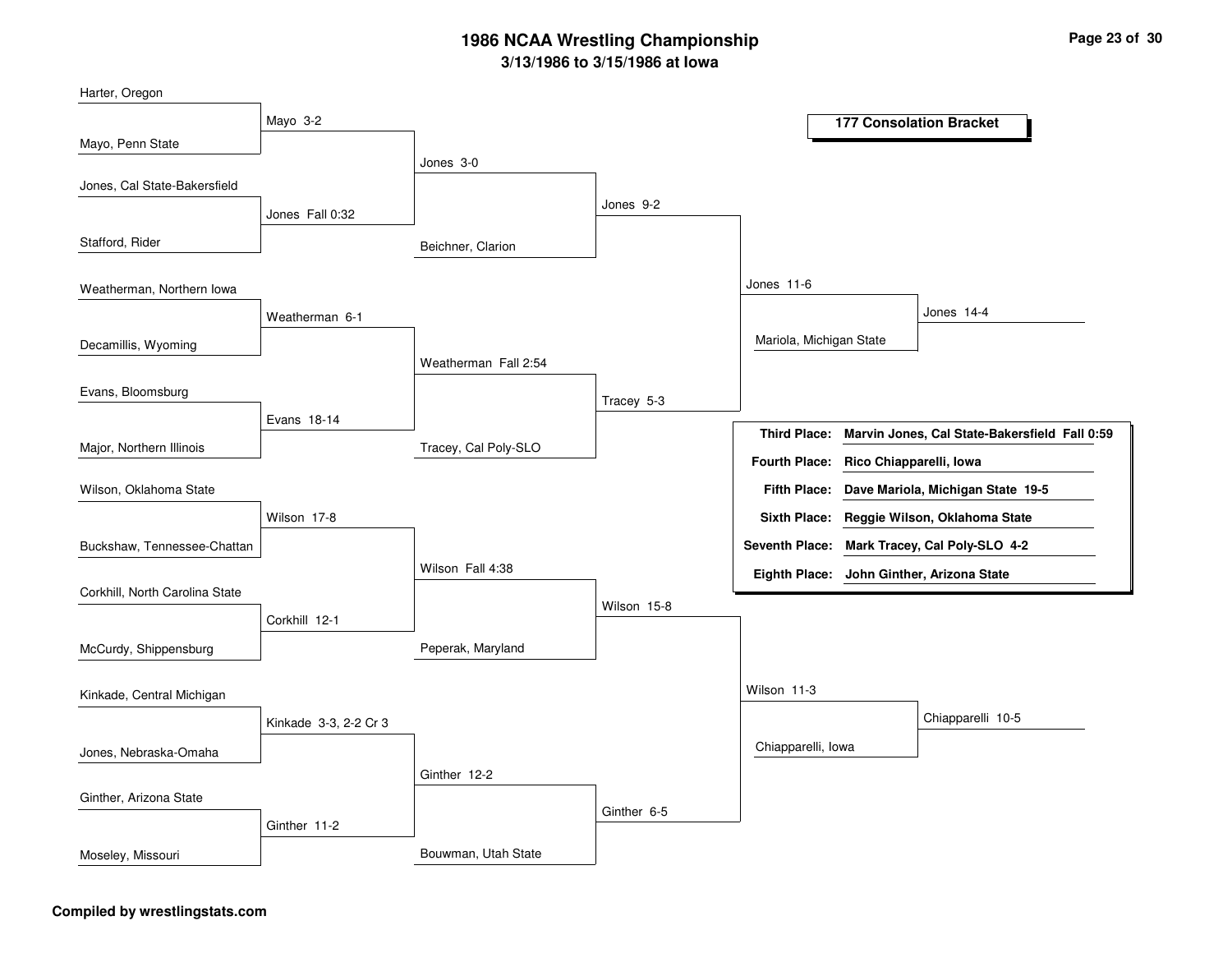| <b>Championship Pigtail Bouts for 177</b> |                   |
|-------------------------------------------|-------------------|
| Wayne Catan - Syracuse                    |                   |
| Reggie Wilson - Oklahoma State            | Catan 13-3        |
| Melvin Douglas - Oklahoma                 |                   |
| Darrin Evans - Bloomsburg                 | Douglas Fall 6:02 |
| <b>Consolation Pigtail Bouts for 177</b>  |                   |
| Darrin Evans - Bloomsburg                 | Evans 10-8        |
| Mike Cochran - Illinois State             |                   |
| Reggie Wilson - Oklahoma State            | Wilson 3-2        |
| Ralph Liegel - Wisconsin                  |                   |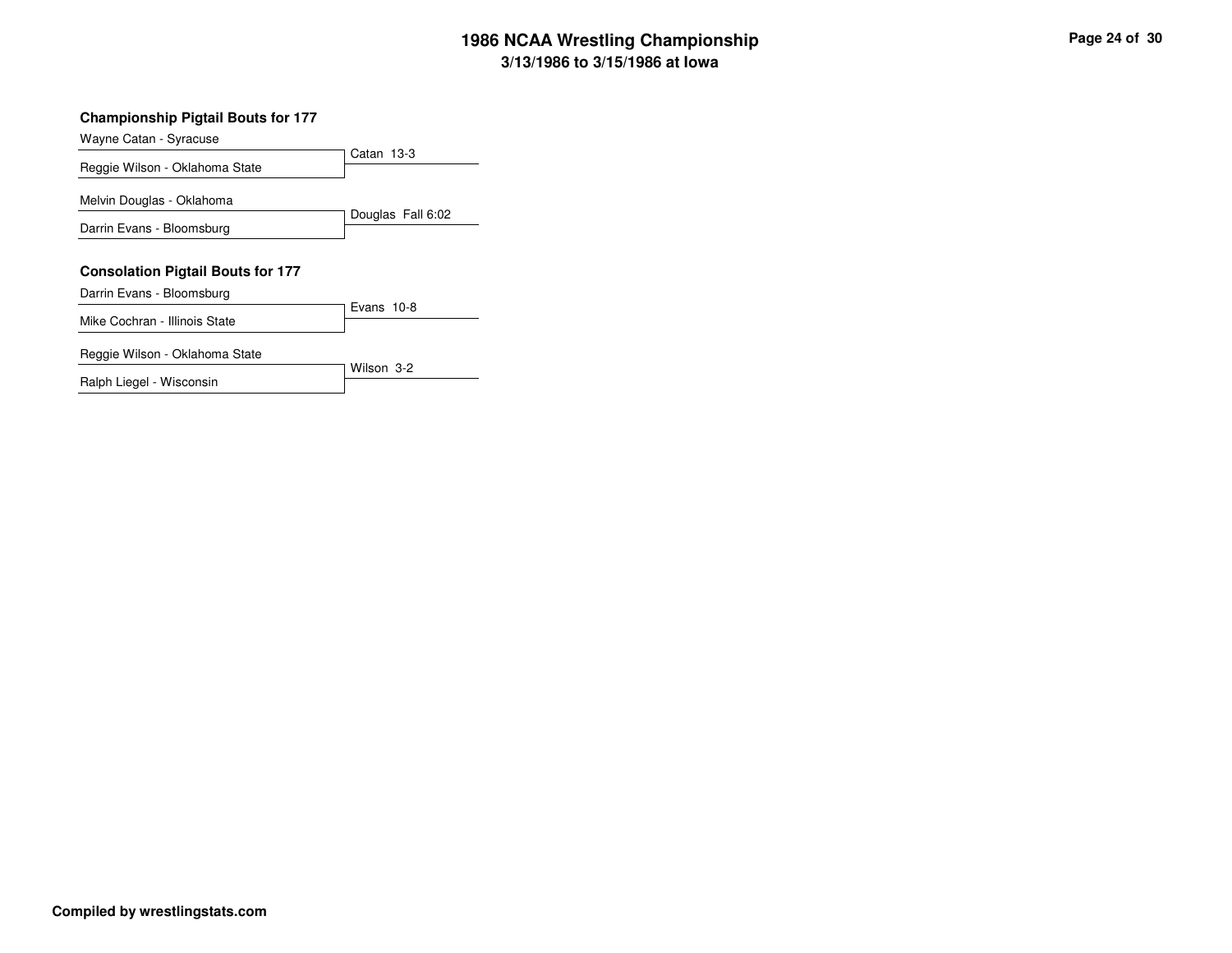| Eric Voelker, Iowa State [5]             |                           |                             |                    |                         |
|------------------------------------------|---------------------------|-----------------------------|--------------------|-------------------------|
| Tracey Davis, North Carolina             | Eric Voelker 12-9         |                             |                    |                         |
| Mike Lombardo, North Carolina State [12] | Mark Coleman 7-0          | Mark Coleman 7-2            |                    | 190 Weight Class        |
| Mark Coleman, Miami Ohio                 |                           |                             |                    |                         |
| Mike Zerr, Brigham Young                 |                           |                             | Koln Knight 3-1    |                         |
| Paul Neuner, Central Florida             | Paul Neuner 14-4          |                             |                    |                         |
| John Pryzbyla, Michigan State            |                           | Koln Knight 13-0            |                    |                         |
| Koln Knight, Augustana SD [4]            | Koln Knight 4-2           |                             |                    |                         |
| Wade Ayala, Montana State [8]            |                           |                             |                    | Duane Goldman 7-3       |
| Mike Farrell, Oklahoma State             | Wade Ayala 15-4           |                             |                    |                         |
| Dave Dewalt, Delaware [9]                | Dave Dewalt DSQ 6:49      | Wade Ayala 7-1              |                    |                         |
| Fritz Stratton, Nebraska                 |                           |                             |                    |                         |
| Leland Rogers, Syracuse                  |                           |                             | Duane Goldman 10-4 |                         |
| Duane Goldman, Iowa [1]                  | Duane Goldman 9-4         |                             |                    |                         |
| Chris Thornbury, Tennessee-Chattanooga   |                           | Duane Goldman TF 16-0, 3:35 |                    |                         |
| Mike Sudduth, Washington State           | Mike Sudduth 2-1          |                             |                    |                         |
| Kevin Carlson, Indiana State             |                           |                             |                    | Duane Goldman 5-4       |
| Jeff Smyth, Oregon State [10]            | Jeff Smyth TF 16-0, 2:33  |                             |                    |                         |
| Robert Picchiotti, Purdue                |                           | Jeff Smyth 9-8              |                    |                         |
| Dave Cowan, Clarion [7]                  | Robert Picchiotti 7-5     |                             |                    |                         |
| Doug Baker, Kent State                   |                           |                             | Paul Diekel 9-1    |                         |
| Paul Diekel, Lehigh [2]                  | Paul Diekel 20-8          |                             |                    |                         |
| Dan Costigan, Army                       |                           | Paul Diekel Fall 2:04       |                    |                         |
| Barry Preslaski, Drake                   | Barry Preslaski Fall 5:30 |                             |                    |                         |
| Dan Chaid, Oklahoma [3]                  |                           |                             |                    | Dan Chaid 3-3, 1-1 Cr 6 |
| John Burdek, Seton Hall                  | Dan Chaid Fall 1:36       |                             |                    |                         |
| John O'Brien, Fresno State               |                           | Dan Chaid Fall 2:50         |                    |                         |
| Bruce Wallace, Bloomsburg                | Bruce Wallace Fall 6:04   |                             |                    |                         |
| Joel Greenlee, Northern Iowa             |                           |                             | Dan Chaid 15-1     |                         |
| John Bragg, Wyoming [11]                 | Joel Greenlee 11-8        |                             |                    |                         |
|                                          |                           |                             |                    |                         |
| Scott Rechsteiner, Michigan [6]          |                           | Scott Rechsteiner 12-7      |                    |                         |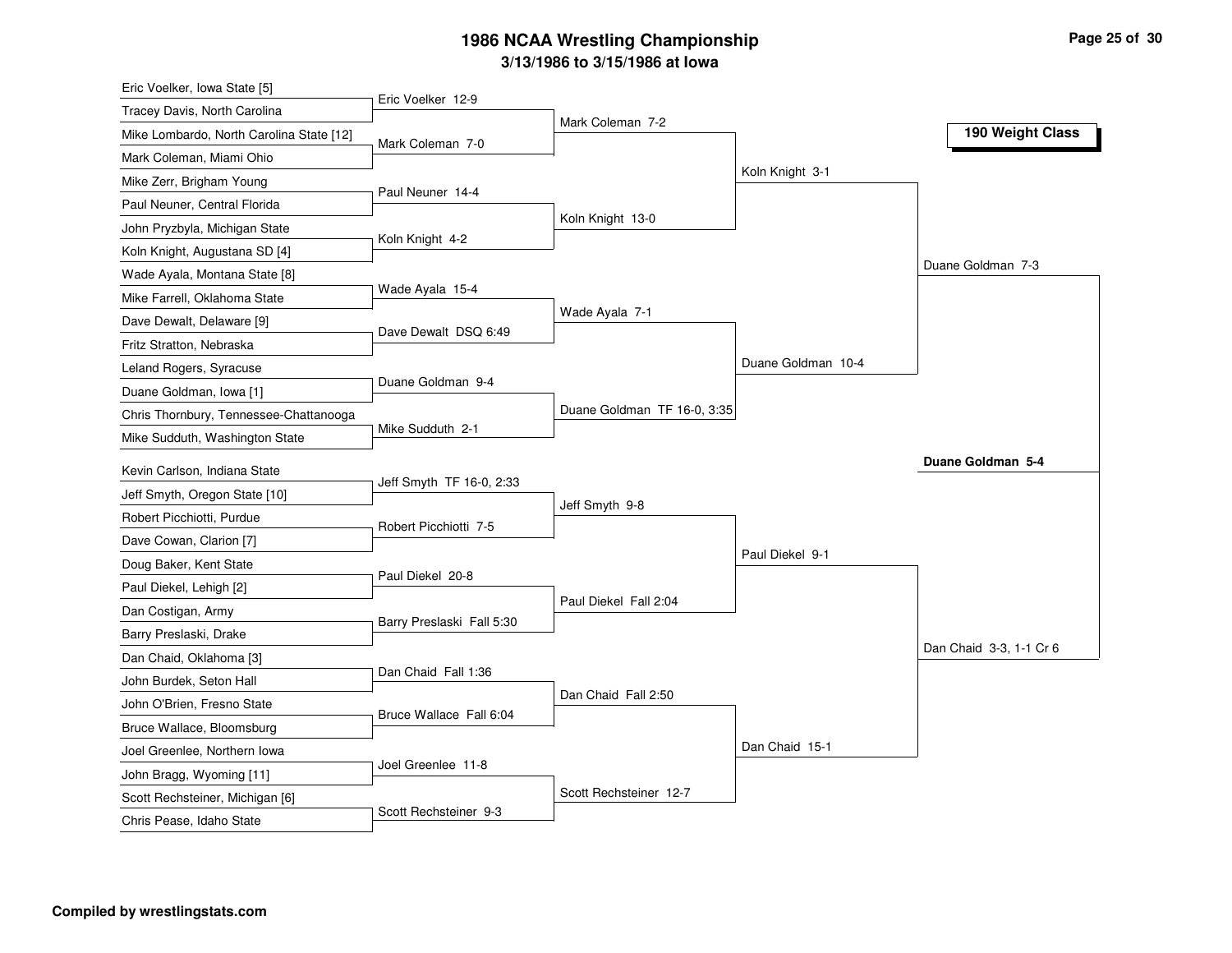Rechsteiner, MichiganSmyth, Oregon StateAyala, Montana StateColeman, Miami OhioPryzbyla 7-1Dewalt 7-3Baker 5-1Wallace 15-2Rechsteiner 12-2Dewalt 7-3Ayala 3-1Coleman 15-1Rechsteiner TF 16-0, 5:27Coleman DFTKnight, Augustana SDDiekel, LehighKnight 8-7Coleman 4-2Lombardo 5-0Pryzbyla 3-0Dewalt 10-3Rogers 7-1Picchiotti 14-10Baker 5-4Wallace Fall 0:21Pease 4-3Voelker, Iowa StateNeuner, Central FloridaDewalt, DelawareSudduth, Washington StateLombardo, North Carolina StatePryzbyla, Michigan StateFarrell, Oklahoma StateRogers, SyracusePicchiotti, PurdueCarlson, Indiana StateBaker, Kent StatePreslaski, DrakeWallace, BloomsburgBurdek, Seton HallPease, Idaho StateGreenlee, Northern Iowa**190 Consolation BracketKoln Knight, Augustana SD 7-3Third Place:Paul Diekel, Lehigh 7-3Fifth Place:Seventh Place: Dave Dewalt, Delaware Med FFTEighth Place: Wade Ayala, Montana StateFourth Place: Mark Coleman, Miami OhioSixth Place: Scott Rechsteiner, Michigan**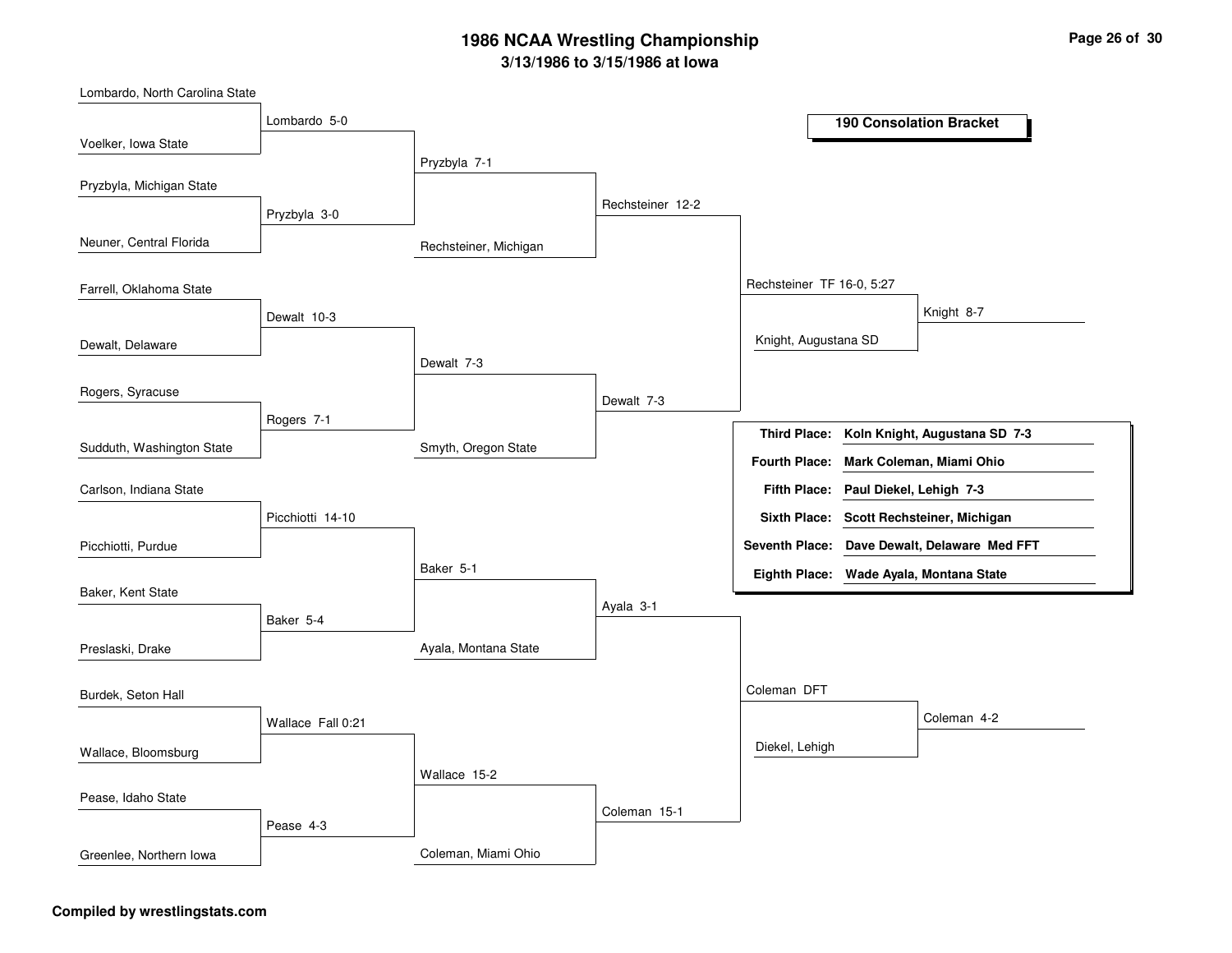**No Pigtails Bouts for 190 Weight Class**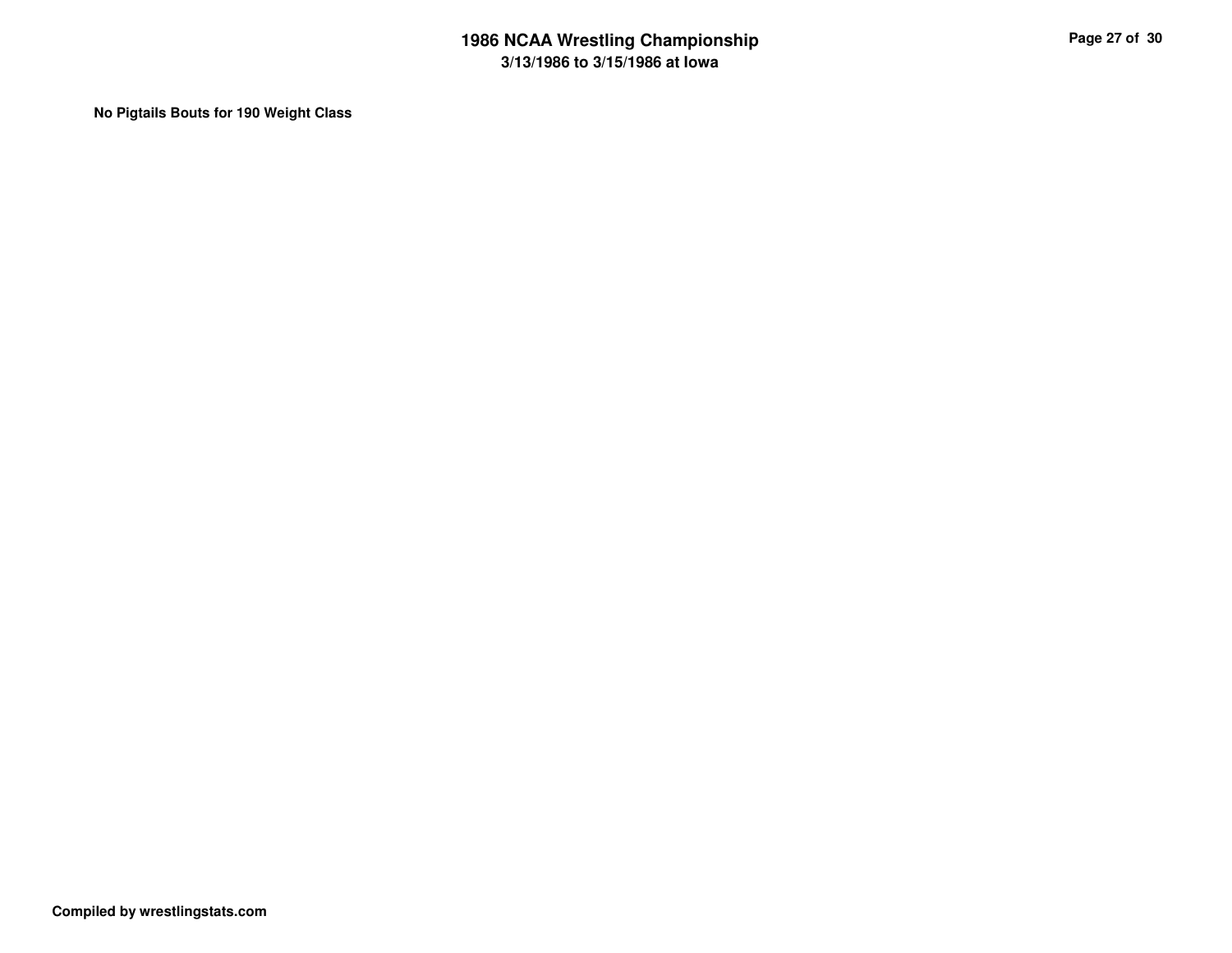| Tom Reese, Maryland [12]                                            |                             |                         |                         |                         |
|---------------------------------------------------------------------|-----------------------------|-------------------------|-------------------------|-------------------------|
| Tony Koontz, Northern Iowa                                          | Tom Reese 7-4               |                         |                         |                         |
| Bernie Brown, Lehigh [5]                                            | Bernie Brown 5-1            | Bernie Brown 5-1        |                         | <b>UNL Weight Class</b> |
| Bill Paxton, Indiana                                                |                             |                         |                         |                         |
| John Heropoulos, Iowa State [4]                                     |                             |                         | John Heropoulos 7-5     |                         |
| Ron Madigan, New Hampshire                                          | John Heropoulos TF 6:19     |                         |                         |                         |
| Garrett Keith, North Carolina State                                 |                             | John Heropoulos 12-7    |                         |                         |
| Chris Tironi, SUNY-Albany                                           | Garrett Keith 3-2           |                         |                         |                         |
| Kevin Wattles, Harvard                                              |                             |                         |                         | John Heropoulos 3-2     |
| Mark Tatum, Oklahoma [9]                                            | Mark Tatum 14-4             |                         |                         |                         |
| Steve Grimet, Illinois State                                        |                             | Mark Tatum 3-2          |                         |                         |
| Bill Nye, West Virginia [8]                                         | Bill Nye 1-1, 2-2 Cr 22     |                         |                         |                         |
| John Potts, Toledo                                                  |                             |                         | Tom Erikson 5-3         |                         |
| Brian McCracken, Illinois                                           | John Potts 14-0             |                         |                         |                         |
| Tom Erikson, Oklahoma State [1]                                     |                             | Tom Erikson 15-11       |                         |                         |
| Jamie Lazarou, Rider                                                | Tom Erikson Fall 2:44       |                         |                         |                         |
|                                                                     |                             |                         |                         | Kirk Trost 6-3          |
| John Place, Penn State<br>Kirk Butryn, Clarion                      | Kirk Butryn 8-7             |                         |                         |                         |
| Pat McDade, Boise State                                             |                             | Gary Albright Fall 0:58 |                         |                         |
|                                                                     | Gary Albright Fall 2:16     |                         |                         |                         |
| Gary Albright, Nebraska [2]<br>Wendall Ellis, Washington State [10] |                             |                         | Gary Albright Fall 4:50 |                         |
|                                                                     | Wendall Ellis 5-2           |                         |                         |                         |
| Rich Pilkington, Columbia                                           |                             | Wendall Ellis 11-9      |                         |                         |
| Dean Hall, Edinboro [7]                                             | Dean Hall 8-6               |                         |                         |                         |
| Stacey Davis, North Carolina                                        |                             |                         |                         | Kirk Trost 4-2          |
| Mike Wallace, Tennessee-Chattanooga                                 | Emanuel Yarbrough Fall 0:53 |                         |                         |                         |
| Emanuel Yarbrough, Morgan State                                     |                             | Kirk Trost DSQ 6:57     |                         |                         |
| Chris Mast, Fresno State                                            | Kirk Trost Fall 0:57        |                         |                         |                         |
| Kirk Trost, Michigan [3]                                            |                             |                         | Kirk Trost 9-1          |                         |
| Demetrius Harper, Eastern Illinois                                  | Jim Nielsen Fall 1:43       |                         |                         |                         |
| Jim Nielsen, Idaho State [6]                                        |                             | Rocco Liace 9-3         |                         |                         |
| Lee Getz, Rutgers [11]                                              | Rocco Liace 8-1             |                         |                         |                         |
| Rocco Liace, Arizona State                                          |                             |                         |                         |                         |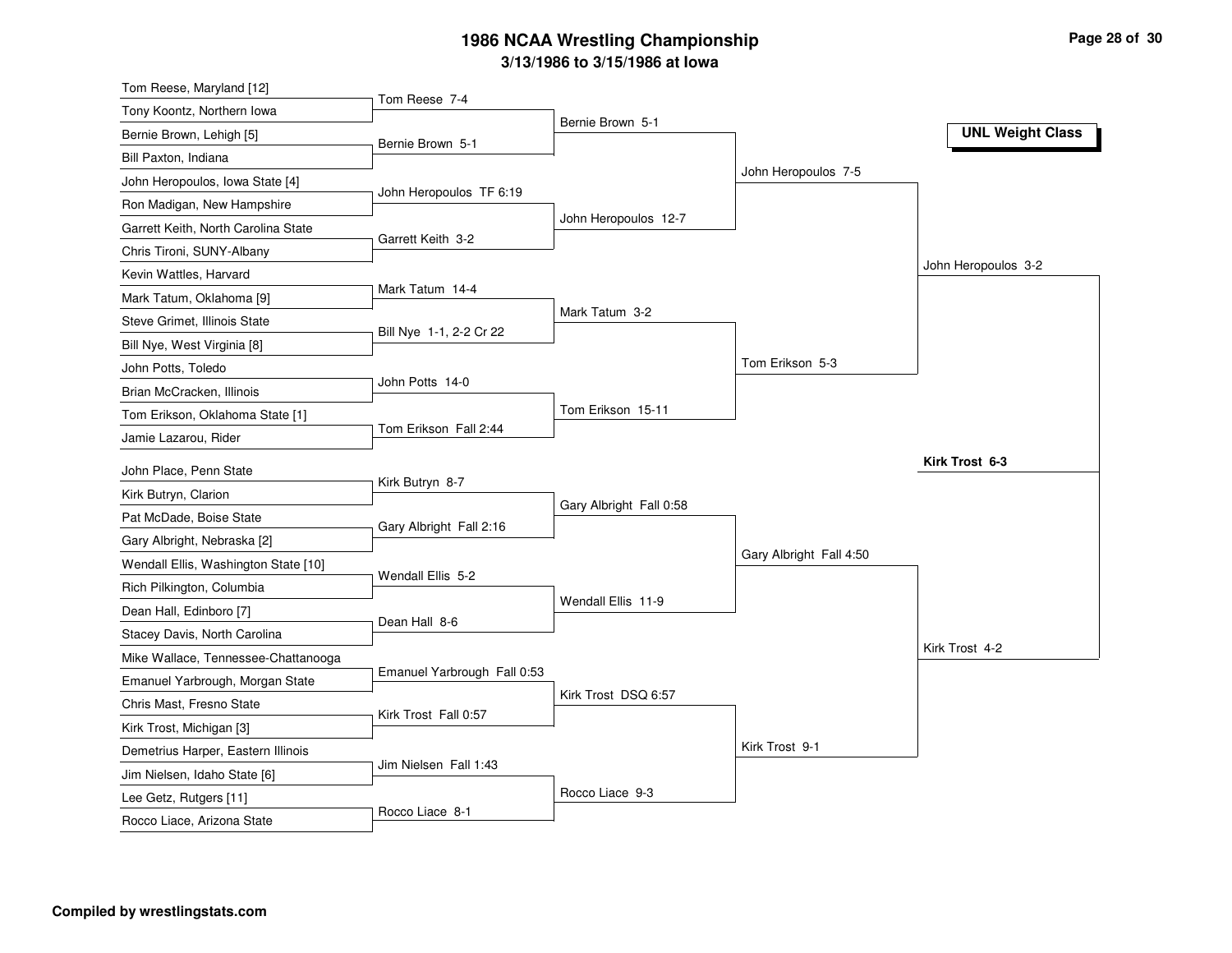Liace, Arizona StateEllis, Washington StateTatum, OklahomaBrown, LehighPaxton Fall 3:44Potts 12-4 Hall Fall 2:51Yarbrough 5-3Liace 11-3Potts 8-6Hall 5-4Yarbrough 9-1Potts 7-1 Hall Fall 1:13Erikson, Oklahoma StateAlbright, NebraskaErikson 6-0Albright Fall 1:33Paxton 10-5Keith 8-4Nye Fall 1:35Potts Fall 1:27Butryn 18-6Hall 12-1Yarbrough Fall 2:08Getz Med FFTReese, MarylandKeith, North Carolina StateNye, West VirginiaPotts, ToledoPaxton, IndianaMadigan, New HampshireWattles, HarvardLazarou, RiderButryn, ClarionMcDade, Boise StatePilkington, ColumbiaHall, EdinboroYarbrough, Morgan StateMast, Fresno StateGetz, RutgersNielsen, Idaho State**UNL Consolation BracketGary Albright, Nebraska Fall 5:57John Potts, Toledo 13-3Fifth Place:Third Place:Seventh Place: Rocco Liace, Arizona State Fall 1:22Eighth Place: Emanuel Yarbrough, Morgan StateFourth Place: Tom Erikson, Oklahoma StateSixth Place: Dean Hall, Edinboro**